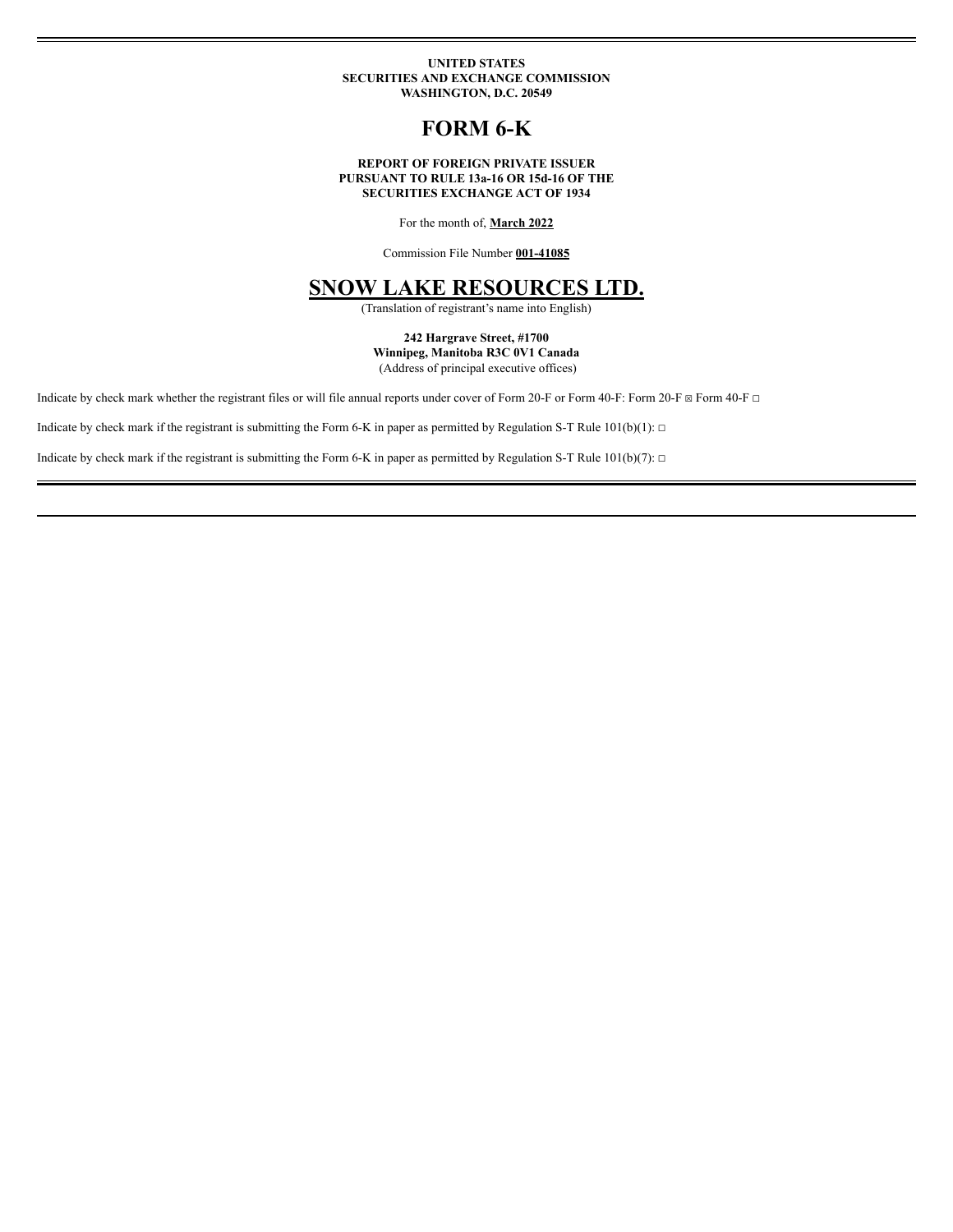#### **EXPLANATORY NOTE**

Snow Lake Resources Ltd. (the "Company") is furnishing this Form 6-K to provide the unaudited consolidated financial statements for the six months ended December 31, 2021 and 2020 and incorporate such financial statements into the Company's registration statements referenced below.

This Form 6-K is hereby incorporated by reference into the registration statements of the Company on Form S-8 (Registration Numbers 333-261358) to the extent not superseded by documents or reports subsequently filed or furnished by the Company under the Securities Act of 1933, as amended, or the Securities Exchange Act of 1934, as amended.

# **FORWARD-LOOKING INFORMATION**

This Report on Form 6-K contains forward-looking statements and information relating to us that are based on the current beliefs, expectations, assumptions, estimates and projections of our management regarding our company and industry. When used in this report, the words "may", "will", "anticipate", "believe", "estimate", "expect", "intend", "plan" and similar expressions, as they relate to us or our management, are intended to identify forward-looking statements. These statements reflect management's current view of us concerning future events and are subject to certain risks, uncertainties and assumptions, including among many others: our mineral resources described in our most recent S-K 1300 compliant indicated and inferred mineral resource report are only estimates and no assurance can be given that the anticipated tonnages and grades will be achieved, or that the indicated level of recovery will be realized; volatility in lithium prices and lithium demand may make it commercially unfeasible for us to develop our Thompson Bros Lithium Project; and other risks and uncertainties which are generally set forth under the heading, "Risk Factors" and elsewhere in our SEC filings. Should any of these risks or uncertainties materialize, or should the underlying assumptions about our business and the commercial markets in which we operate prove incorrect, actual results may vary materially from those described as anticipated, estimated or expected in the SEC filings.

All forward-looking statements included herein attributable to us or other parties or any person acting on our behalf are expressly qualified in their entirety by the cautionary statements contained or referred to in this section. Except to the extent required by applicable laws and regulations, we undertake no obligations to update these forwardlooking statements to reflect events or circumstances after the date of this report or to reflect the occurrence of unanticipated events.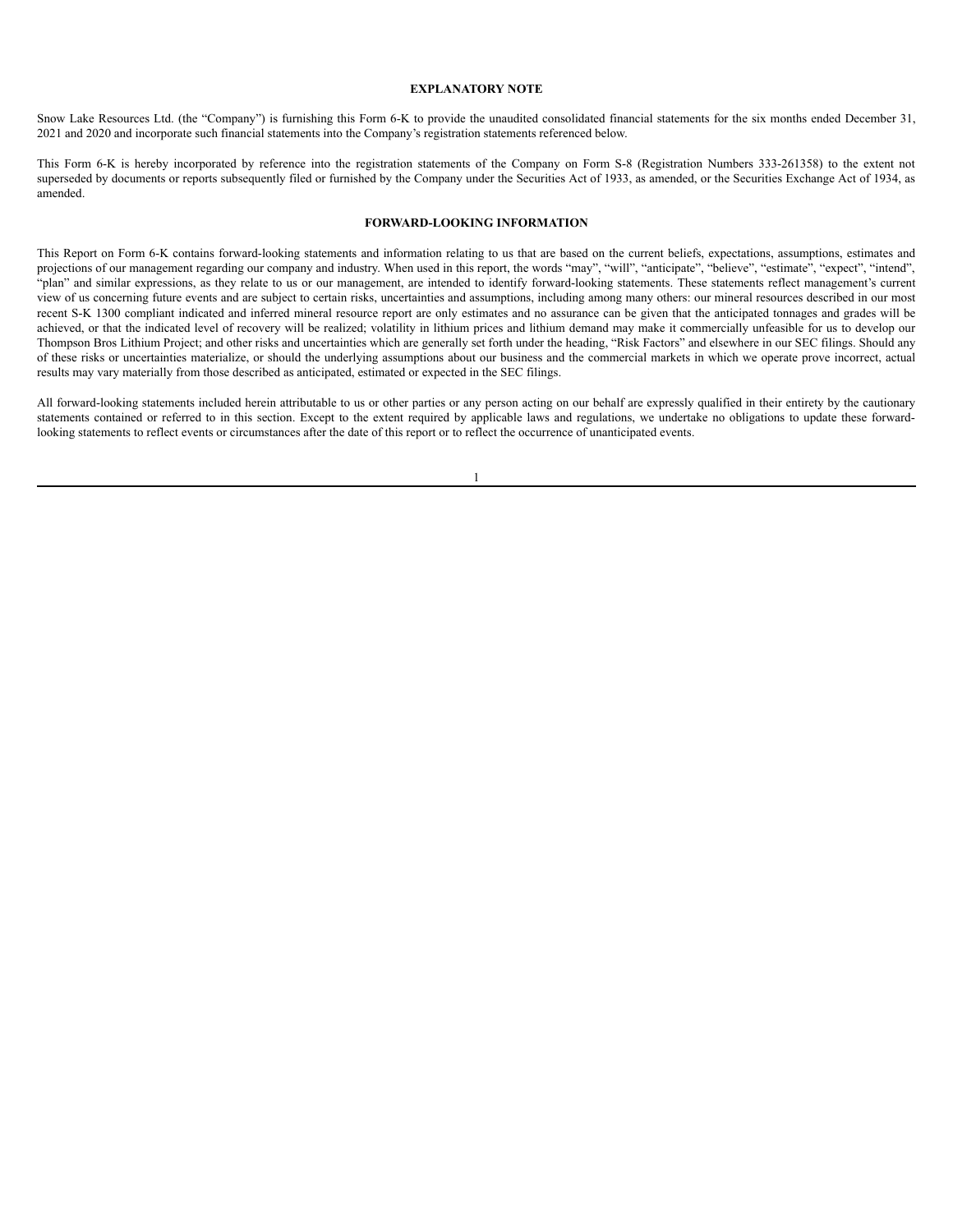# **SIGNATURES**

Pursuant to the requirements of the Securities Exchange Act of 1934, the registrant has duly caused this report to be signed on its behalf by the undersigned, thereunto duly authorized.

# Date: March 31, 2022 **SNOW LAKE RESOURCES LTD.**

By: */s/ Philip Gross*

Philip Gross Chief Executive Officer and Director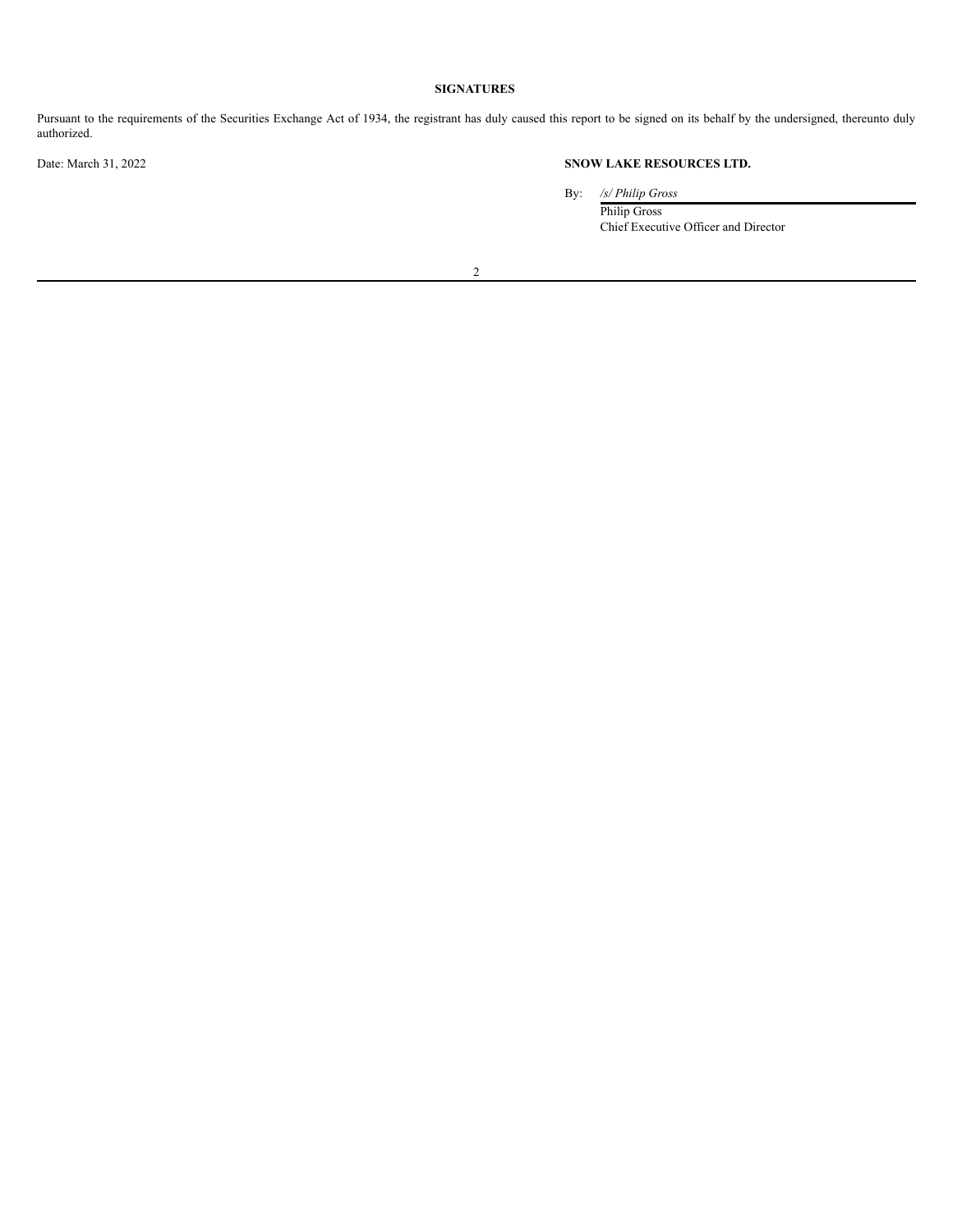# **EXHIBIT INDEX**

| Exhibit<br>Number | <b>Description</b>                                                                                                                                                                         |
|-------------------|--------------------------------------------------------------------------------------------------------------------------------------------------------------------------------------------|
| 99.1              | Unaudited Interim Consolidated Financial Statements as of December 31, 2021 and for the six months ended December 31, 2021 and 2020                                                        |
| 99.2              | Operating and Financial Review and Prospects in Connection with the Interim Consolidated Financial Statements for the six months ended December 31,<br><u>2021</u>                         |
| 101.INS           | Inline XBRL Instance Document                                                                                                                                                              |
| 101.SCH           | Inline XBRL Taxonomy Extension Schema Document                                                                                                                                             |
| 101.CAL           | Inline XBRL Taxonomy Extension Calculation Linkbase Document                                                                                                                               |
| 101.DEF           | Inline XBRL Taxonomy Extension Definition Linkbase Document                                                                                                                                |
| $101$ .LAB        | Inline XBRL Taxonomy Extension Label Linkbase Document                                                                                                                                     |
| 101.PRE           | Inline XBRL Taxonomy Extension Presentation Linkbase Document                                                                                                                              |
| 104               | Cover Page Interactive Data File – the cover page interactive data file does not appear in the Interactive Data File because its XBRL tags are embedded within<br>the Inline XBRL document |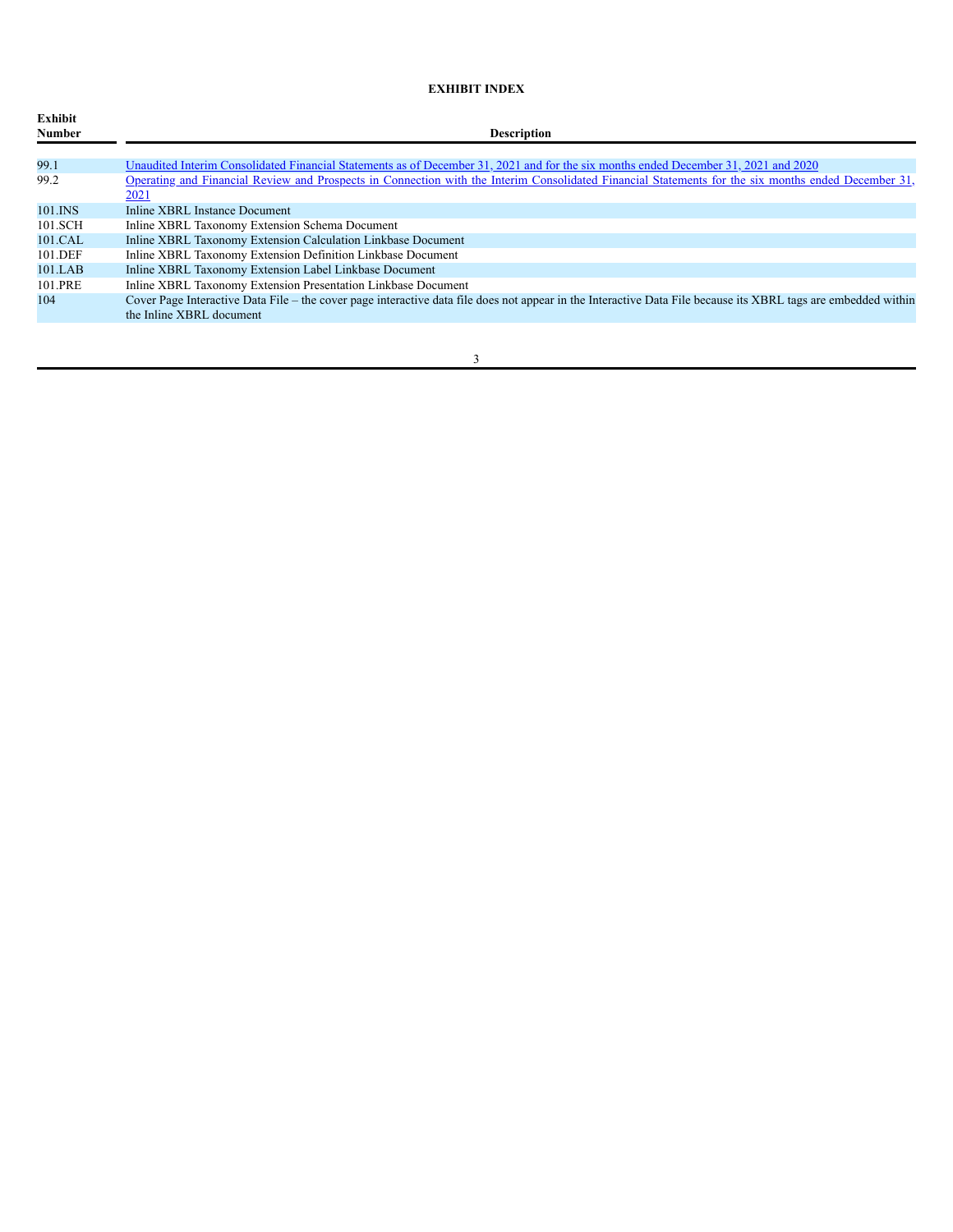# **Snow Lake Resources Ltd.**

Condensed Consolidated Interim Financial Statements

For the Three and Six months Ended December 31, 2021 and 2020

(Expressed in Canadian Dollars) (UNAUDITED)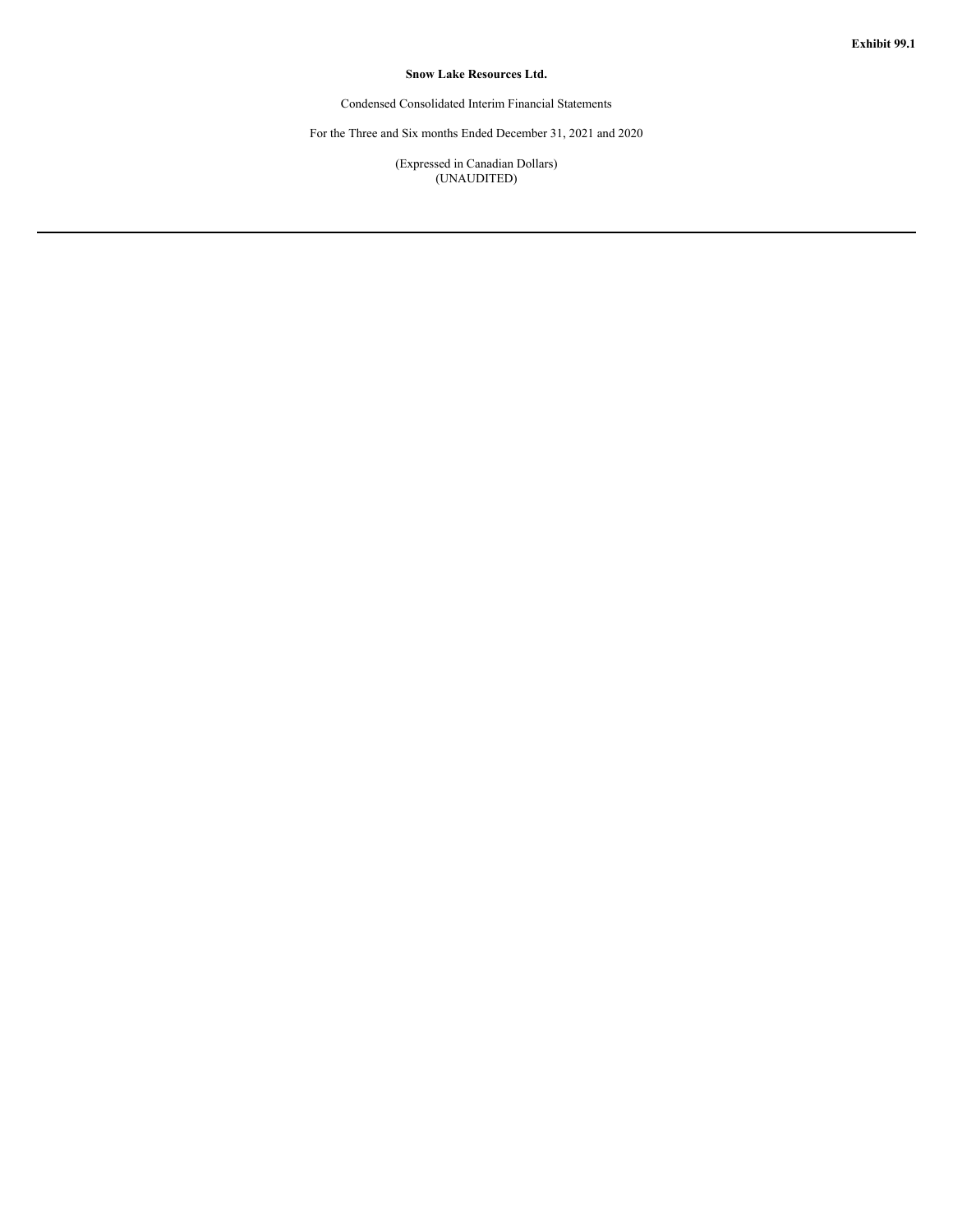UNAUDITED CONDENSED CONSOLIDATED INTERIM STATEMENTS OF

FINANCIAL POSITION (Expressed in Canadian Dollars)

| \$<br>S<br><b>Assets</b><br>Current<br>30,779,336<br>Cash<br>Prepaids and deposits<br>5<br>1,253,756<br>Sales tax receivable<br>53,156<br>32,086,248<br>397,461<br>Non-current | 318,844<br>67,973<br>10,644 |
|--------------------------------------------------------------------------------------------------------------------------------------------------------------------------------|-----------------------------|
|                                                                                                                                                                                |                             |
|                                                                                                                                                                                |                             |
|                                                                                                                                                                                |                             |
|                                                                                                                                                                                |                             |
|                                                                                                                                                                                |                             |
|                                                                                                                                                                                |                             |
|                                                                                                                                                                                |                             |
|                                                                                                                                                                                |                             |
| Exploration and evaluation assets<br>6<br>6,169,715<br>5,730,224                                                                                                               |                             |
| <b>Total assets</b><br>38,255,963<br>6,127,685                                                                                                                                 |                             |
| <b>Liabilities</b>                                                                                                                                                             |                             |
| <b>Current</b>                                                                                                                                                                 |                             |
| 391,224<br>Accounts payable                                                                                                                                                    | 262,125                     |
| Loan payable<br>782,423                                                                                                                                                        |                             |
| Due to related party<br>11<br>249,570                                                                                                                                          | 279,642                     |
| Convertible debentures<br>8(a)                                                                                                                                                 | 423,139                     |
| Derivative liability<br>8(d)<br>626,665                                                                                                                                        | 409,913                     |
| 1,374,819<br>2,049,882                                                                                                                                                         |                             |
|                                                                                                                                                                                |                             |
| <b>Shareholders' Equity</b>                                                                                                                                                    |                             |
| 9<br>37,925,083<br>Share capital<br>5,750,252                                                                                                                                  |                             |
| 9<br>Reserves<br>2,965,180<br>1,274,138                                                                                                                                        |                             |
| Deficit<br>(2, 271, 524)<br>(4,684,182)                                                                                                                                        |                             |
| Total shareholders' equity<br>4,752,866<br>36,206,081                                                                                                                          |                             |
| Total liabilities and shareholders' equity<br>38,255,963<br>6,127,685                                                                                                          |                             |

Nature of operations (Note 1) Commitments and contingencies (Note 14) Subsequent event (Note 15)

**Approved on behalf of the Board of Directors on March 31, 2022:**

| ∟ouie                               | 65.7                               |
|-------------------------------------|------------------------------------|
| <b>Simens</b>                       | Nachum Labkowski                   |
| $-$<br>Simens<br>ouie<br>. Director | i Labkowski.<br>Nachum<br>Director |

The accompanying notes are an integral part of these condensed consolidated interim financial statements.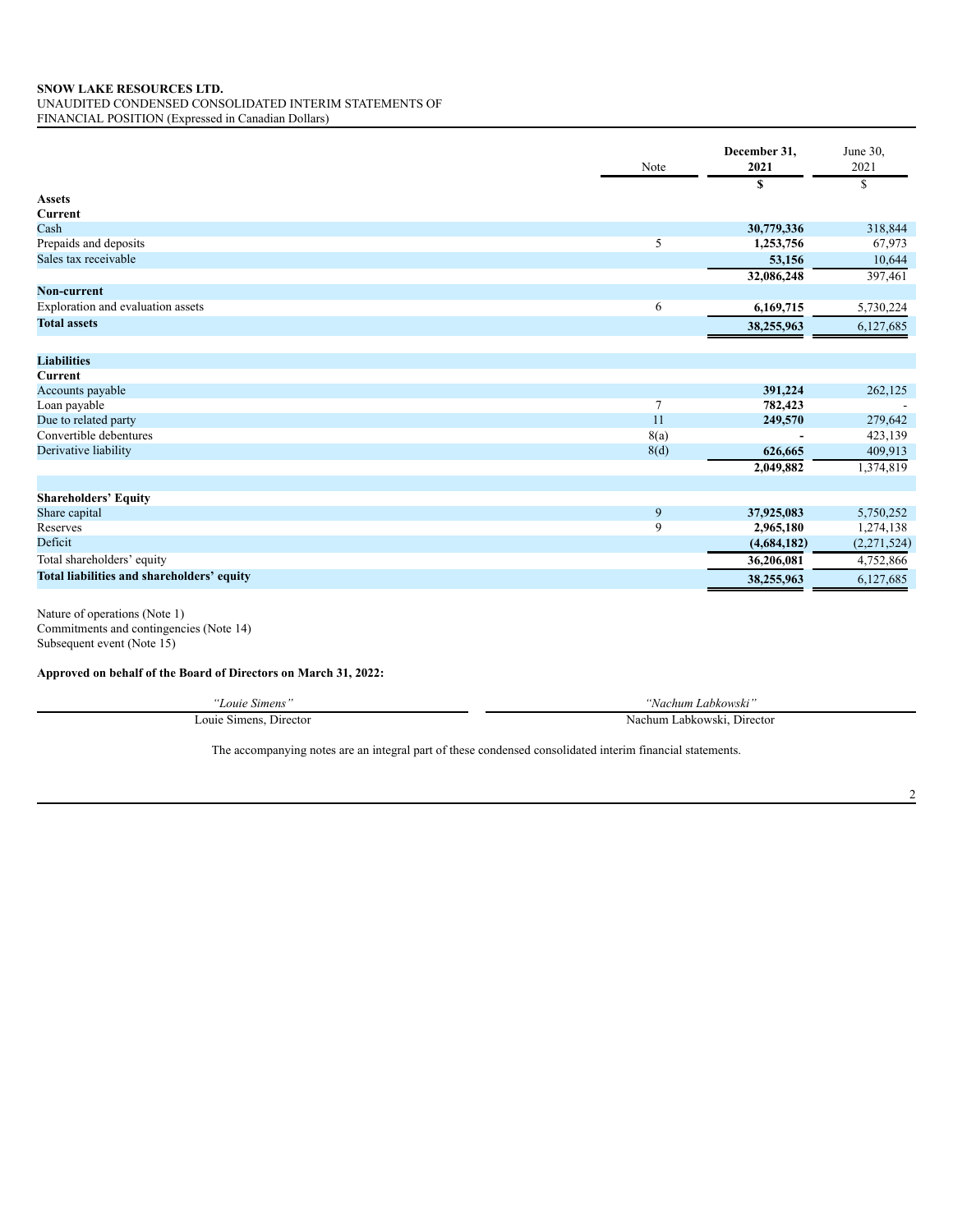UNAUDITED CONSOLIDATED STATEMENTS OF LOSS AND COMPREHENSIVE LOSS

(Expressed in Canadian Dollars)

|                                                         |        | <b>Three months</b> |                          | <b>Six months</b> |             |  |  |
|---------------------------------------------------------|--------|---------------------|--------------------------|-------------------|-------------|--|--|
| Periods ended December 31,                              | Note   | 2021                | 2020                     | 2021              | 2020        |  |  |
|                                                         |        | \$                  | \$                       | \$                | S           |  |  |
| <b>Expenses</b>                                         |        |                     |                          |                   |             |  |  |
| Bank fees and interest                                  |        | 3.284               | 354                      | 4.077             | 557         |  |  |
| Consulting fees                                         |        | 64.071              | 15,650                   | 82,771            | 24,650      |  |  |
| Director and officer consulting fees                    |        | 173,671             | 45,593                   | 238,102           | 71,093      |  |  |
| General and administrative                              |        | 10.616              | 385                      | 32,118            | 6,593       |  |  |
| Interest expense and accretion on convertible debenture | 8(a)   | 31,979              | ٠                        | 126,884           |             |  |  |
| Other interest and charges                              | 7 & 11 | 28,207              |                          | 28,207            |             |  |  |
| Insurance                                               |        | 96,656              |                          | 98,299            |             |  |  |
| Amortization of transaction cost                        | 8(a)   | 41,645              | $\overline{\phantom{a}}$ | 50,618            |             |  |  |
| Professional fees                                       |        | 378,133             | 1,372                    | 393,811           | 5,897       |  |  |
| Share-based compensation                                |        | 1,713,160           |                          | 1,713,160         |             |  |  |
| Transfer agent and regulatory fees                      |        | 129,235             |                          | 139,491           |             |  |  |
| Travel expenses                                         |        | 18,281              |                          | 18,281            |             |  |  |
|                                                         |        | (2,688,938)         | (63, 354)                | (2,925,819)       | (108,790)   |  |  |
| Other income (loss)                                     |        |                     |                          |                   |             |  |  |
| Foreign currency                                        |        | 19,778              | 5,031                    | 18,198            | 5,031       |  |  |
| Government grants                                       | 10     | 30,995              |                          | 30,995            |             |  |  |
| Gain on change in fair value of derivative liability    | 8(d)   | 438,340             |                          | 463,968           |             |  |  |
| Loss and comprehensive loss for the period              |        | (2,199,825)         | (58, 323)                | (2, 412, 658)     | (103, 759)  |  |  |
|                                                         |        |                     |                          |                   |             |  |  |
| Weighted average number of shares outstanding           |        |                     |                          |                   |             |  |  |
| Basic and diluted                                       |        | 14,876,909          | 13,008,014               | 13,943,543        | 13,008,014  |  |  |
| Loss per share                                          |        |                     |                          |                   |             |  |  |
| Basic and diluted                                       |        | (0.15)<br>S         | (0.00)<br>S              | (0.17)<br>S       | (0.01)<br>S |  |  |

The accompanying notes are an integral part of these condensed consolidated interim financial statements.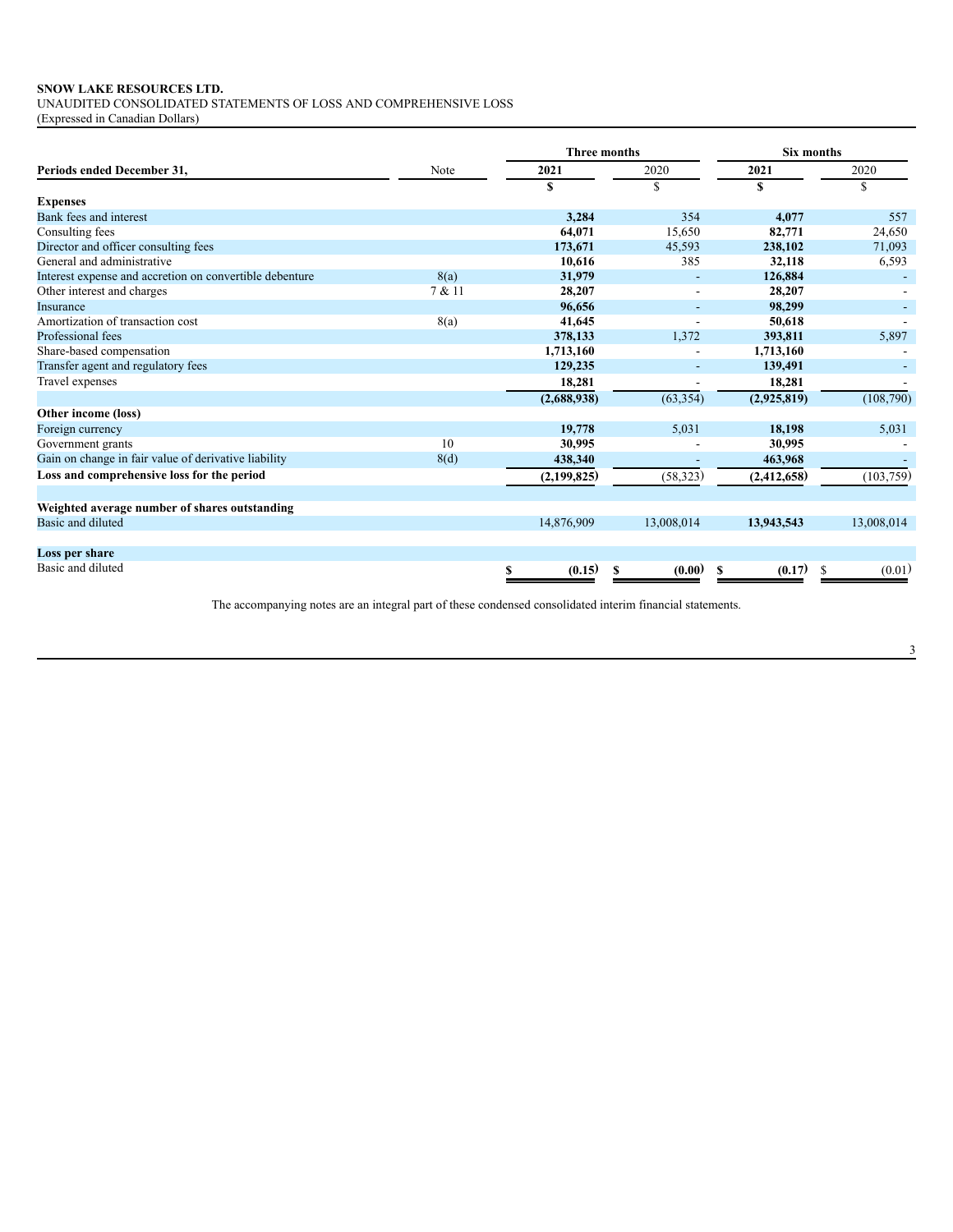UNAUDITED CONSOLIDATED STATEMENTS OF CHANGES IN EQUITY (Expressed in Canadian Dollars, except number of shares)

|                                     |      | <b>Share Capital</b> |                                |                          | <b>Reserves</b>               |                               |                            |                                              |
|-------------------------------------|------|----------------------|--------------------------------|--------------------------|-------------------------------|-------------------------------|----------------------------|----------------------------------------------|
|                                     | Note | Common<br>shares *   | <b>Issued</b><br>capital<br>\$ | Warrant                  | <b>Stock</b><br>options<br>\$ | Total<br><b>Reserves</b><br>S | Accumulated<br>losses<br>S | <b>Total</b><br>shareholders'<br>equity<br>S |
| <b>Balance at June 30, 2020</b>     |      | 13,008,006           | 5,745,369                      | 26,439                   | 1,154,905                     | 1,181,344                     | (1,719,088)                | 5,207,625                                    |
| Loss for the period                 |      |                      |                                |                          |                               |                               | (103, 759)                 | (103,759)                                    |
| <b>Balance at December 31, 2021</b> |      | 13,008,006           | 5,745,369                      | 26,439                   | 1,154,905                     | 1,181,344                     | (1,822,847)                | 5,103,866                                    |
| Warrants exercised                  |      | 2,170                | 4,883                          |                          |                               |                               |                            | 4,883                                        |
| Convertible debenture warrants      |      |                      |                                | 90,769                   | ۰.                            | 90,769                        |                            | 90,769                                       |
| Convertible debenture finder's      |      |                      |                                |                          |                               |                               |                            |                                              |
| warrants                            |      |                      |                                | 2,025                    |                               | 2,025                         |                            | 2,025                                        |
| Loss for the period                 |      |                      |                                |                          |                               |                               | (448, 677)                 | (448, 677)                                   |
| <b>Balance at June 30, 2021</b>     |      | 13,010,176           | 5,750,252                      | 119,233                  | 1,154,905                     | 1,274,138                     | (2,271,524)                | 4,752,866                                    |
| Issued on IPO                       |      | 3,680,000            | 34,988,520                     |                          |                               |                               |                            | 34,988,520                                   |
| Share issue cost                    |      |                      | (3,932,926)                    |                          |                               |                               | $\overline{\phantom{a}}$   | (3,932,926)                                  |
| Convertible debenture finder's      |      |                      |                                |                          |                               |                               |                            |                                              |
| warrants                            |      |                      |                                | 2,743                    |                               | 2,743                         |                            | 2,743                                        |
| Warrants exercised                  |      | 159,736              | 264,581                        | (24, 861)                |                               | (24, 861)                     | $\overline{\phantom{a}}$   | 239,720                                      |
| Shares issued on convertion of      |      |                      |                                |                          |                               |                               |                            |                                              |
| convertible debt                    |      | 751,163              | 854,656                        |                          |                               |                               |                            | 854,656                                      |
| Shared-based payments               |      |                      |                                | $\overline{\phantom{a}}$ | 1,713,160                     | 1,713,160                     |                            | 1,713,160                                    |
| Loss for the period                 |      |                      |                                |                          |                               |                               | (2,412,658)                | (2,412,658)                                  |
| <b>Balance at December 31, 2021</b> |      | 17,601,075           | 37,925,083                     | 97,115                   | 2,868,065                     | 2,965,180                     | (4,684,182)                | 36,206,081                                   |

\* The Company's completed a 5:1 share consolidation on October 7, 2021. Shares, warrants, and options in the consolidated financial statements are presented on a postconsolidation basis.

The accompanying notes are an integral part of these condensed consolidated interim financial statements.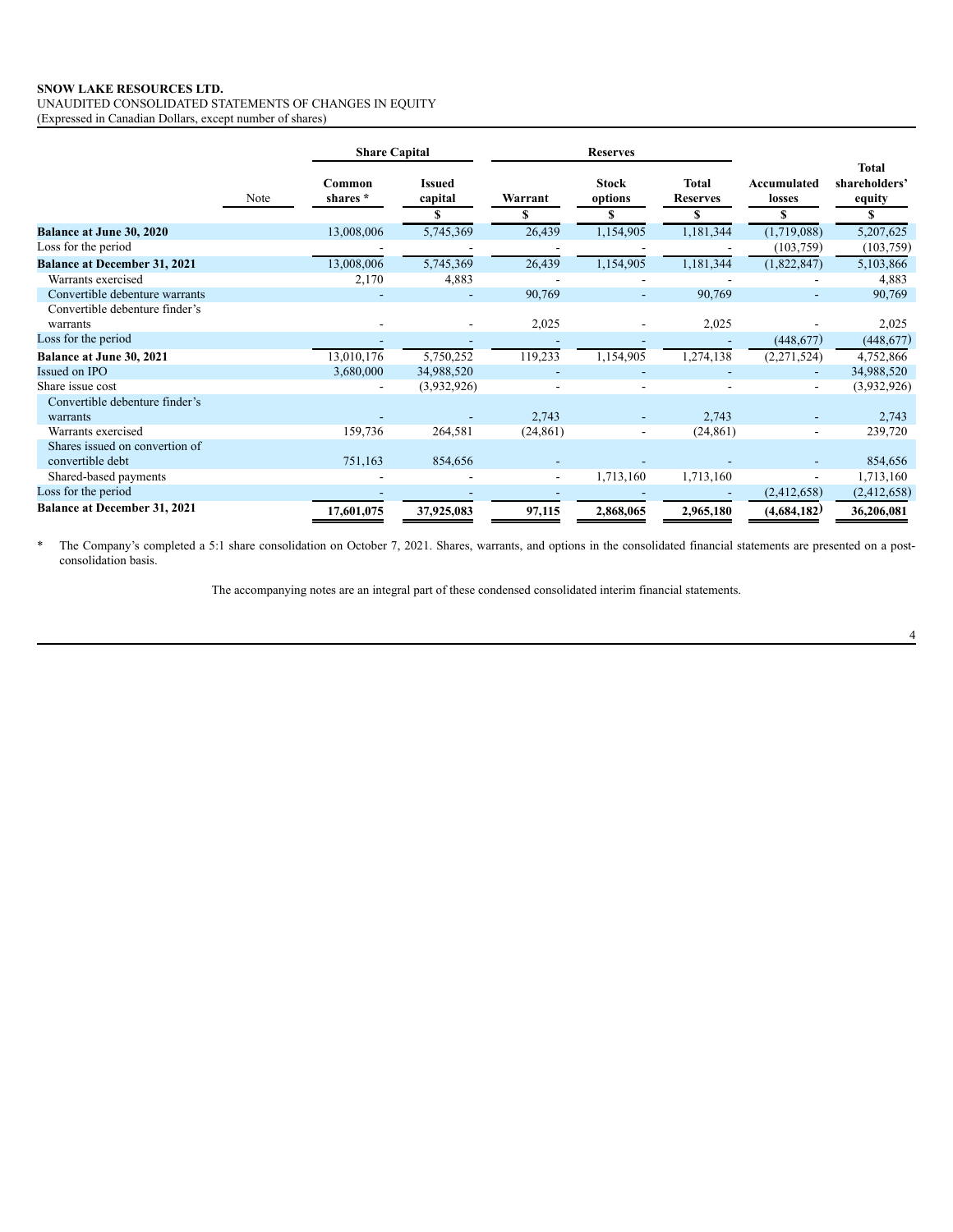UNAUDITED CONSOLIDATED STATEMENTS OF CASH FLOWS (Expressed in Canadian Dollars)

| Six months ended December 31,                                 | 2021<br>S     | 2020<br>\$ |
|---------------------------------------------------------------|---------------|------------|
| Cash flows used in operating activities                       |               |            |
| Loss for the period                                           | (2,412,658)   | (103, 759) |
| Adjustments for items not involving cash:                     |               |            |
| Recovery of flow through share liability                      |               |            |
| Interest expense and accretion                                | 126,884       |            |
| Amortization of transaction cost                              | 50,618        |            |
| Share-based payments                                          | 1,713,160     |            |
| Gain on change in fair value of derivative liability          | (463,968)     |            |
| Net changes in non-cash working capital:                      |               |            |
| Prepaids and deposits                                         | (1, 185, 783) |            |
| Sales tax receivable                                          | (42, 512)     | 104        |
| Accounts payable                                              | 13,750        | (34, 103)  |
| Due to related party                                          | (30,072)      | 61,227     |
|                                                               | (2,230,581)   | (76, 531)  |
| Cash flows used in investing activities                       |               |            |
| Payments for exploration and evaluation assets                | (324, 142)    | (46,965)   |
|                                                               | (324.142)     | (46,965)   |
|                                                               |               |            |
| Cash flows provided by (used in) financing activities         |               |            |
| Loan from Nova Minerals Limited                               |               | 32,700     |
| Proceeds from the exercise of warrants                        | 239,720       |            |
| Issue of loan payable                                         | 782,423       |            |
| Proceeds from private placement                               | 34,988,520    |            |
| Transaction costs related to issuance of shares or options    | (2,995,448)   |            |
|                                                               | 33,015,215    | 32,700     |
| Net increase in cash                                          | 30,460,492    |            |
|                                                               |               | (90, 796)  |
| Cash, beginning of the period                                 | 318,844       | 143,089    |
| Cash, end of the period                                       | 30,779,336    | 52,293     |
| Supplemental disalactive with recreat to each flows (Note 12) |               |            |

Supplemental disclosure with respect to cash flows (Note 12)

The accompanying notes are an integral part of these condensed consolidated interim financial statements.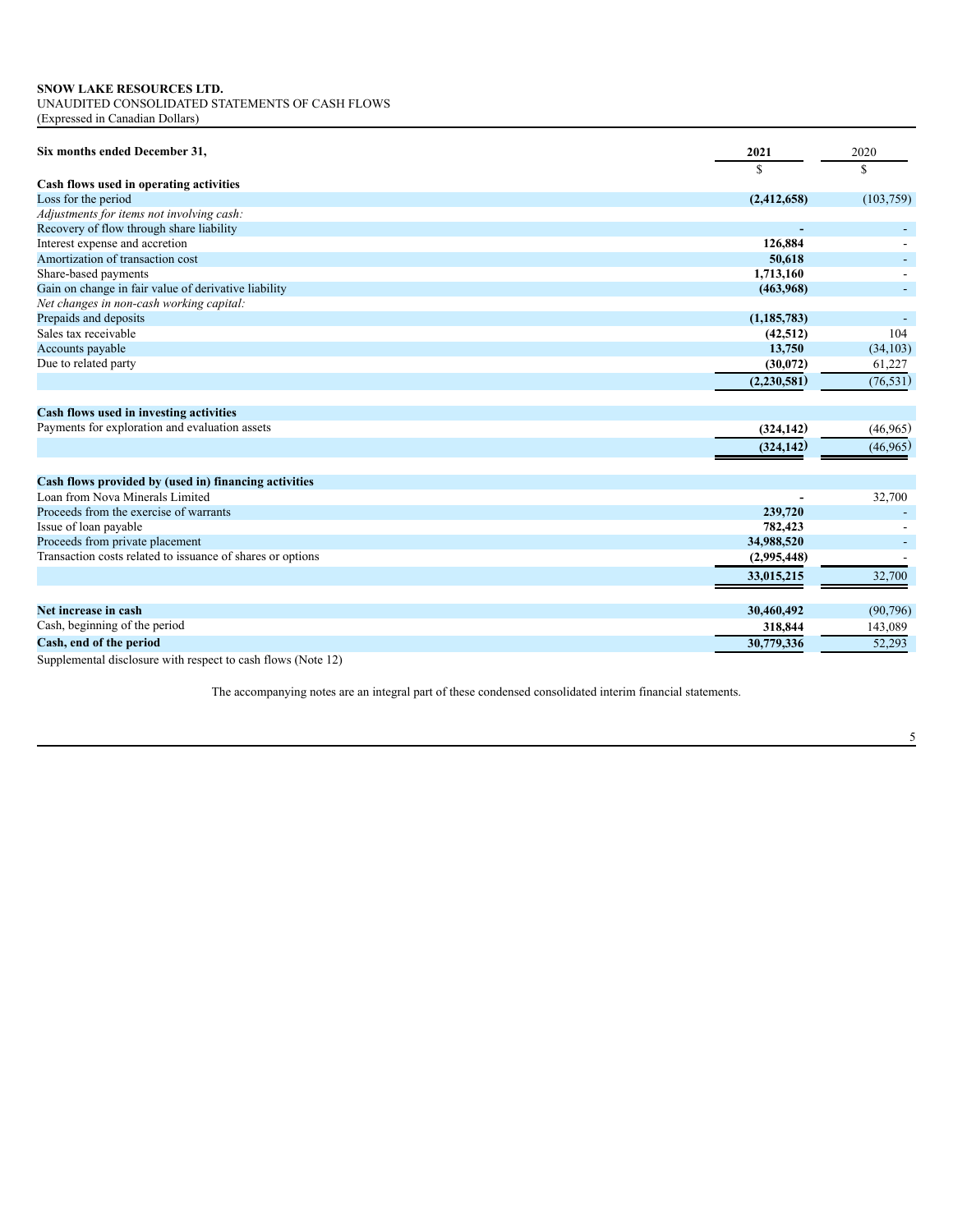NOTES TO THE CONDENSED CONSOLIDATED INTERIM FINANCIAL STATEMENTS For the three and six months ended December 31, 2021, and 2020 (Expressed in Canadian Dollars) (Unaudited)

#### **NOTE 1 – NATURE OF OPERATIONS**

Snow Lake Resources Ltd., d/b/a Snow Lake Lithium Ltd. (Nasdaq: LITM) ("Snow Lake" or the "Company") was incorporated under the Canada Business Corporations Act on May 25, 2018. The corporate and principal place of business is 242 Hargrave St. #1700, Winnipeg, Manitoba, R3C 0V1 Canada. The Company is a Canadian natural resource exploration company engaged in the exploration and development of mineral resources through the subsidiaries:

- i. Snow Lake Exploration Ltd. ("SLE")
- ii. Snow Lake (Crowduck) Ltd. ("SLC")
- iii. Thompson Bros Lithium Pty Ltd. (formerly Manitoba Minerals Pty Ltd.) ("Thompson Bros") (Now dissolved)

In this report, Snow Lake and the subsidiaries it controls are referred to as "the Group".

On March 7, 2019, Snow Lake and Nova Minerals Ltd. ("Nova"), a related party, entered into a share sale agreement (the "Agreement"), whereby Snow Lake acquired all 100,000,000 of the issued and outstanding shares of Thompson Bros Lithium Pty Ltd ("Thompson Bros"), formerly Manitoba Minerals Pty Ltd ("Manitoba Minerals")., a wholly owned subsidiary of Nova as part of a group restructuring.

On February 9, 2021, Thompson Bros was dissolved.

On November 22, 2021, the Company initiated trading under NASDAQ Composite under the symbol "LITM"

On November 23, 2021, the Company closed its initial public offering ("IPO") issuing 3,680,000 common shares, including 480,000 common shares issued under the underwriters' over-allotment option, at a price of \$9.51 (US\$7.50) per share for gross proceeds of \$34,988,520 (US\$27,600,000). The Company incurred approximately \$3.9 million in cost associated with the issuance.

These unaudited condensed consolidated interim financial statements were approved by the Board of Directors for issue on March 31, 2022.

### **NOTE 2 – BASIS OF PRESENTATION**

#### **(a) Accounting Policies**

The principal accounting policies applied in the preparation of these condensed consolidated interim financial statements are set out below. These policies have been consistently applied in the periods presented, unless otherwise stated. These unaudited condensed consolidated interim financial statements are expressed in Canadian dollars, which is the Company's presentation and functional currency.

### **(b) Statement of compliance**

The Company applies International Financial Reporting Standards ("IFRS") as issued by the International Accounting Standards Board ("IASB") and interpretation issued by the International Financial Reporting Interpretations Committee ("IFRIC"). These unaudited condensed consolidated interim financial statements have been prepared in accordance with International Accounting Standard 34, Interim Financial Reporting. Accordingly, they do not include all of the information required for full annual financial statements required by IFRS as issued by IASB and interpretations issued by IFRIC.

The policies applied in these unaudited condensed consolidated interim financial statements are based on IFRSs issued and outstanding as of March 31, 2022, the date the Board of Directors approved the statements. The same accounting policies and methods of computation are followed in these unaudited condensed consolidated interim financial statements as compared with the most recent annual consolidated financial statements as at and for the year ended June 30, 2021. Any subsequent changes to IFRS that are given effect in the Company's annual consolidated financial statements for the year ending June 30, 2022, could result in restatement of these unaudited condensed consolidated interim financial statements.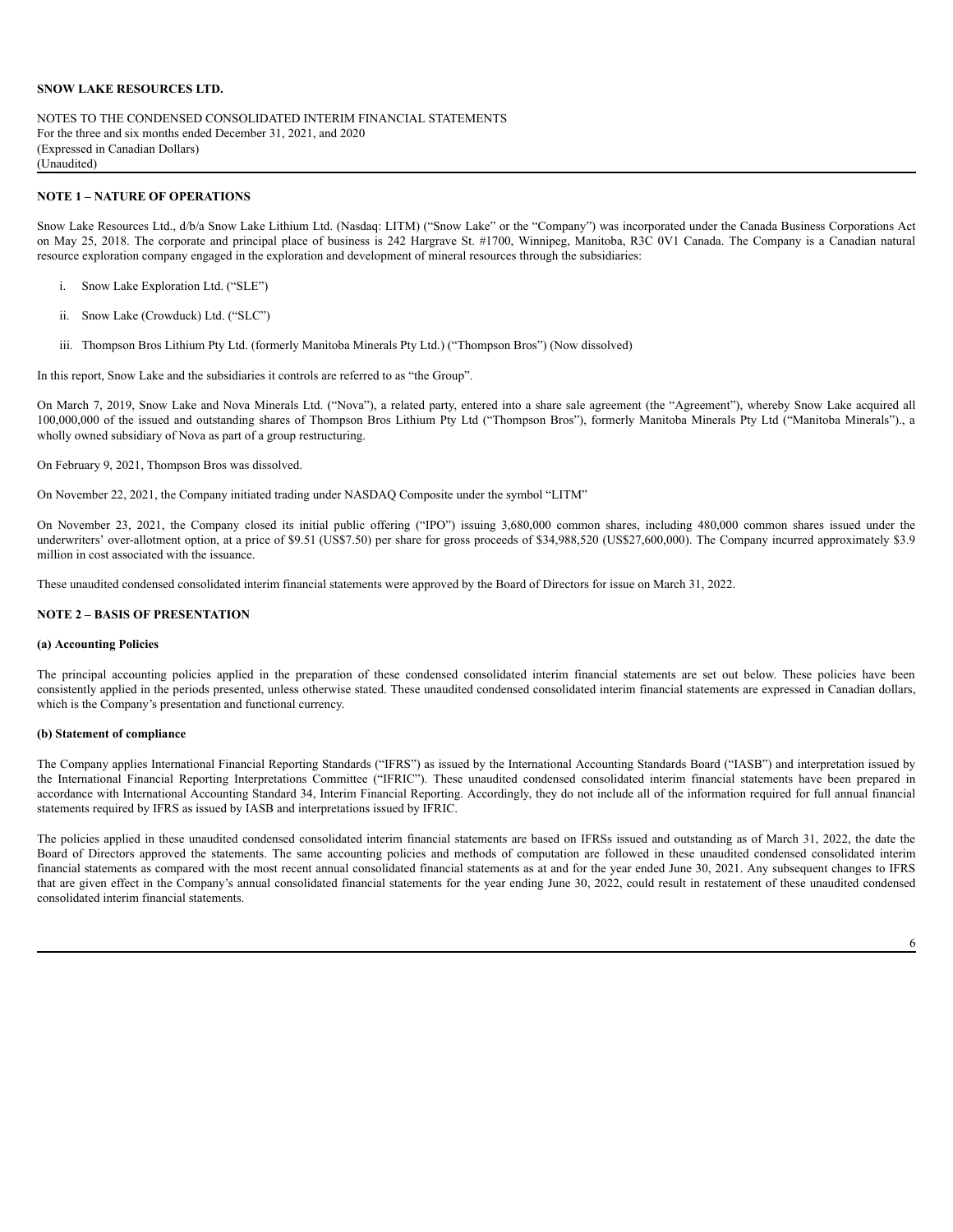NOTES TO THE CONDENSED CONSOLIDATED INTERIM FINANCIAL STATEMENTS For the three and six months ended December 31, 2021, and 2020 (Expressed in Canadian Dollars) (Unaudited)

#### **NOTE 3 – CAPITAL MANAGEMENT**

The Company's objective when managing capital is to safeguard the Company's ability to continue as a going concern such that it can provide returns for shareholders and benefits for other stakeholders. The management of the capital structure is based on the funds available to the Company in order to support the acquisition, exploration and development of mineral properties and to maintain the Company in good standing with the various regulatory authorities. In order to maintain or adjust its capital structure, the Company may issue new shares, sell assets to settle liabilities, issue debt instruments or return capital to its shareholders. The Company monitors its capital structure and adjusts in light of changes in economic conditions and the risk characteristics of the underlying assets.

#### **NOTE 4 – FINANCIAL INSTRUMENTS AND RISK MANAGEMENT**

### **(a) Classification and measurement changes**

As of December 31, 2021, the Company's financial instruments consist of cash, accounts payable, loan payable, amounts due to related parties and derivative liability. Cash, accounts payable and due to related party are designated as at amortized cost, convertible debentures are initially measured at fair value, then amortized using the effective interest rate method and the derivative liability relating to the conversion feature of the convertible debentures is measured at fair value through profit and loss.

#### **(b) Fair Value of Financial Instruments**

IFRS requires disclosures about the inputs to fair value measurements for financial assets and liabilities recorded at fair value, including their classification within a hierarchy that prioritizes the inputs to fair value measurement.

The three levels of hierarchy are:

Level 1 – Quoted prices in active markets for identical assets or liabilities;

Level 2 – Inputs other than quoted prices included in Level 1 that are observable for the asset or liability, either directly (i.e. as prices) or indirectly (i.e. derived from prices); and

Level 3 – Inputs for the asset or liability that are not based on observable market data.

As of December 31, 2021, the Company believes that the carrying values of cash, accounts payable, loan payable, convertible debentures, derivative liability – convertible debentures conversion feature and due to related parties approximate their fair values because of their nature and relatively short maturity dates or durations.

#### **(c) Financial Instruments Risk**

The Company's financial instruments are exposed in varying degrees to a variety of financial risks. The Board approves and monitors the risk management processes:

#### *(i) Credit risk:*

Credit risk exposure primarily arises with respect to the Company's cash and receivables. The risk exposure is limited because the Company places its instruments in banks of high credit worthiness within Canada and continuously monitors the collection of other receivables.

#### *(ii) Liquidity risk:*

Liquidity risk is the risk that the Company cannot meet its financial obligations as they become due. The Company's approach to managing liquidity is to ensure as far as possible that it will have sufficient liquidity to settle obligations and liabilities when they become due. As of December 31, 2021, the Company had cash of \$30,779,336 (June 30, 2021 - \$318,844) and a working capital of \$30,036,366 (June 30, 2021 – deficiency of \$977,358) with total liabilities of \$2,049,882 (June 30, 2021 - \$1,374,819).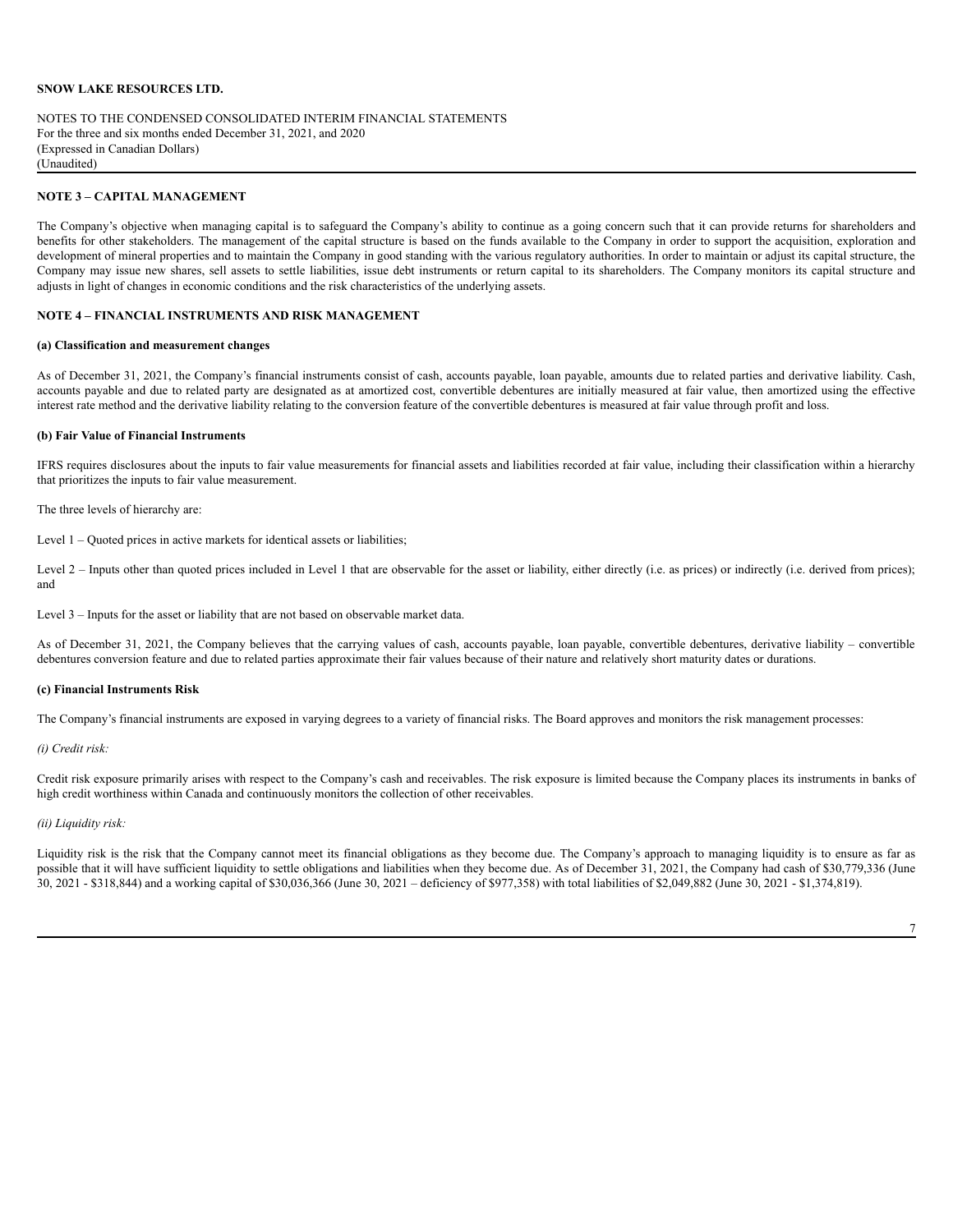NOTES TO THE CONDENSED CONSOLIDATED INTERIM FINANCIAL STATEMENTS For the three and six months ended December 31, 2021, and 2020 (Expressed in Canadian Dollars) (Unaudited)

*(iii) Market risk:*

- a. Interest rate risk is the risk that the fair value or future cash flows of a financial instrument will fluctuate because of changes in market interest rates. A change of 100 basis points in the interest rates would not be material to the financial statements.
- b. Foreign currency risk is the risk that the fair value of future cash flows of a financial instrument will fluctuate because of the changes in the foreign exchange rates.
	- Assuming all other variables constant, an increase or a decrease of 10% of the Australian dollar against the Canadian dollar, the net loss of the Company and the equity for the period ended December 2021 would have varied by approximately \$17,000.
	- Assuming all other variables constant, an increase or a decrease of 10% of the United States dollar against the Canadian dollar, the net loss / gain of the Company and the equity for the period ended December 2021 would have varied approximately \$3,078,000.
- c. The Company had no hedging agreements in place with respect to foreign exchange rates.

# **NOTE 5 – PREPAIDS AND DEPOSITS**

Included under prepaid expenses are approximately \$1,063,000 in prepaid insurance and \$189,000 on advances related to exploration work.

# **NOTE 6 – EXPLORATION AND EVALUATION ASSETS**

Changes in the Company's exploration and evaluation assets between the year ended June 30, 2021, and the six months ended

December 31, 2021 are reconciled as follows:

| As of                                   |  |           | <b>June 30,</b><br>2021 |           |  |
|-----------------------------------------|--|-----------|-------------------------|-----------|--|
| Balance beginning of the period         |  | 5.730.224 |                         | 5,396,879 |  |
| Exploration and evaluation expenditures |  | 439.491   |                         | 333,345   |  |
| Balance end of the period               |  | 6,169,715 |                         | 5.730.224 |  |

#### **NOTE 7 – LOAN PAYABLE**

On November 29, 2021, the Company entered into a loan agreement for US\$ 692,970. The loan carries an interest rate of 4.7% and is payable in equal instalments of US\$78,512. Included under Other Interest Charges are \$3,455 in interest expenses related to this loan. The loan matures on August 18, 2022.

# **NOTE 8 – CONVERTIBLE DEBENTURES AND DERIVATIVE LIABILITY**

#### **(a) Convertible debentures:**

In February 2021, the Company issued convertible debt (the "Debentures") for a total of \$865,263 (the "Subscribed Amount").

The Debentures were sold at a discount of approximately 5% for proceeds of \$805,000, net of a \$15,000 cash commission.

Under the terms of the Agreement, the Subscribed Amount plus interest accrued, at a rate which should be the higher of (i) 12% per annum or (ii) Wall Street Prime Rate (currently approximately 3.3%) + 7%, is convertible, at the option of the Debenture holder, into common shares of the Company at a price that is the lesser of (i) \$1.25 per share or (ii) a 20% discount to the price of a Liquidity Transaction (defined below). The conversion feature expires (the "Expiry Date") on the earlier of twenty-four months from execution, or the closing of a registered public offering (the "Liquidity Transaction").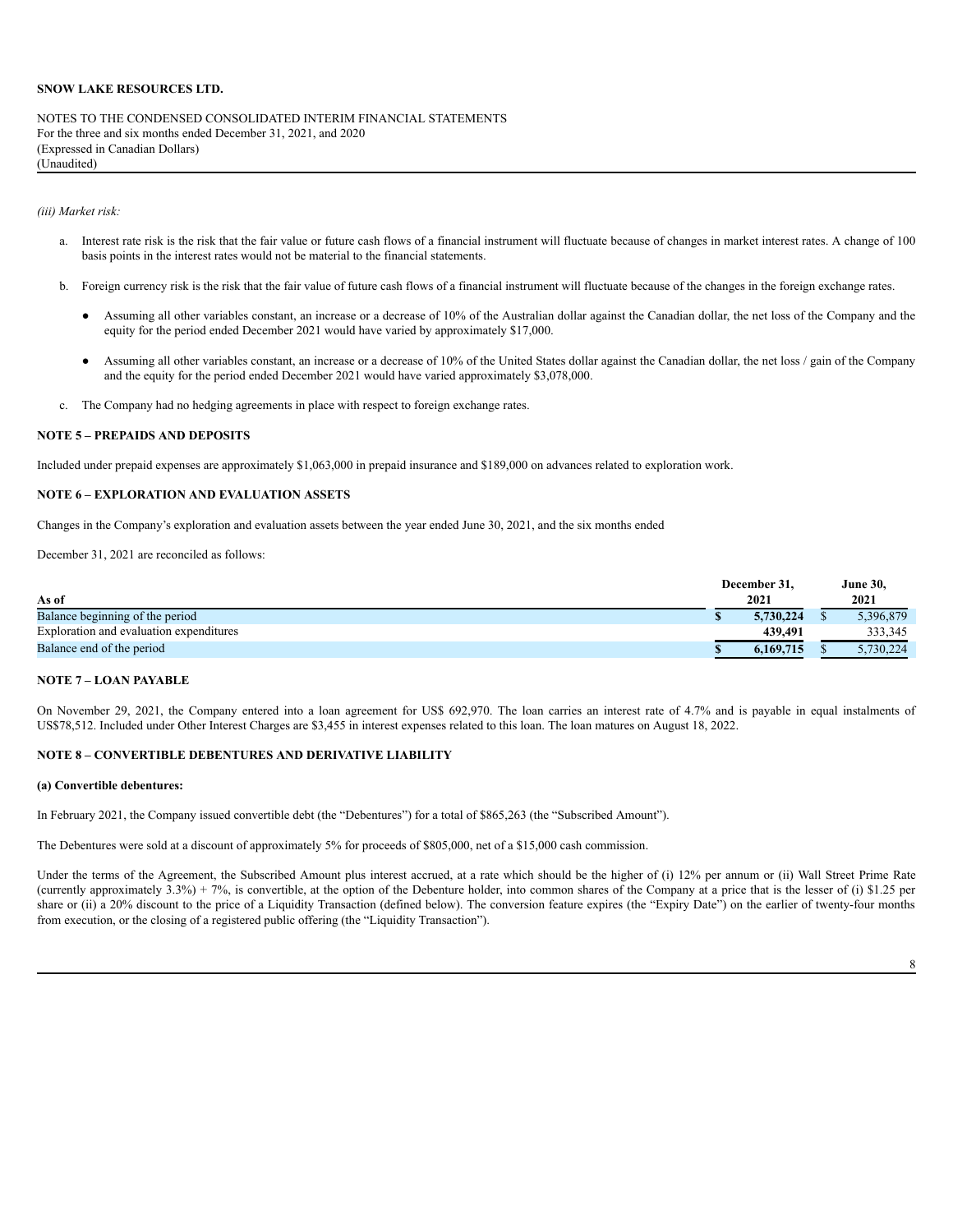NOTES TO THE CONDENSED CONSOLIDATED INTERIM FINANCIAL STATEMENTS For the three and six months ended December 31, 2021, and 2020 (Expressed in Canadian Dollars) (Unaudited)

In the event of a default, interest accrues at the lesser of (i) 24% per annum or (ii) the maximum legally authorized rate. The Company has the right to repay the note prior to maturity at 110% of the then outstanding principal and interest. The Company must provide 30 days' notice and the Lender shall have the right to convert prior to the 30-day notice expiration.

The remaining undiscounted principal balance outstanding of the Debentures as of June 30, 2021, was \$865,263.

The Company determined the fair value of the conversion feature component upon initial recognition was \$442,589. The residual \$362,411 value of the \$805,000 net proceeds received was allocated on a pro-rata basis between the debt component (\$271,642) and the warrants component (\$90,769) based on their relative fair values. The debt component was discounted at a rate of 20% and 346,104 subscriber warrants were valued using the Black Scholes valuation model, using the following assumptions: expected life: 2.5 years; volatility: 70%; dividend yield: nil; risk-free rate: 0.18% - 0.22%, market price: \$1.50; and exercise price of \$1.50. The Company recognized \$101,565 of accretion expense relating to accreting the debt component of the Debentures up to their principal value and \$38,699 of cash interest payable.

The Company incurred \$24,507 in transaction costs pursuant to issuing the Debentures, including paying a \$15,000 cash commission, issuing 15,000 finder's warrants exercisable at \$1.50 for the earlier of (i) 60 months from the grant date or (ii) 24 months from the Company completing a listing on a Canadian stock exchange and \$27 in bank charges. These costs, along with the \$45,263 discount, are being amortized over the term of the Debentures. During the year ended June 30, 2021, the Company amortized \$13,284 of transaction costs and discount in the statement of loss and comprehensive loss, including \$2,025 recorded to the warrants reserve for the value of the finder's warrants allocated to the warrants component. The 15,000 finder's warrants were valued using the Black Scholes valuation model, using the following assumption: expected life: 2.5 years; volatility: 70%; dividend yield: nil; risk-free rate: 0.18% - 0.22%, market price: \$1.50; and exercise price of \$1.50.

During November 2021 all debt holders exercised their conversion rights at a price of \$1.25 per common share.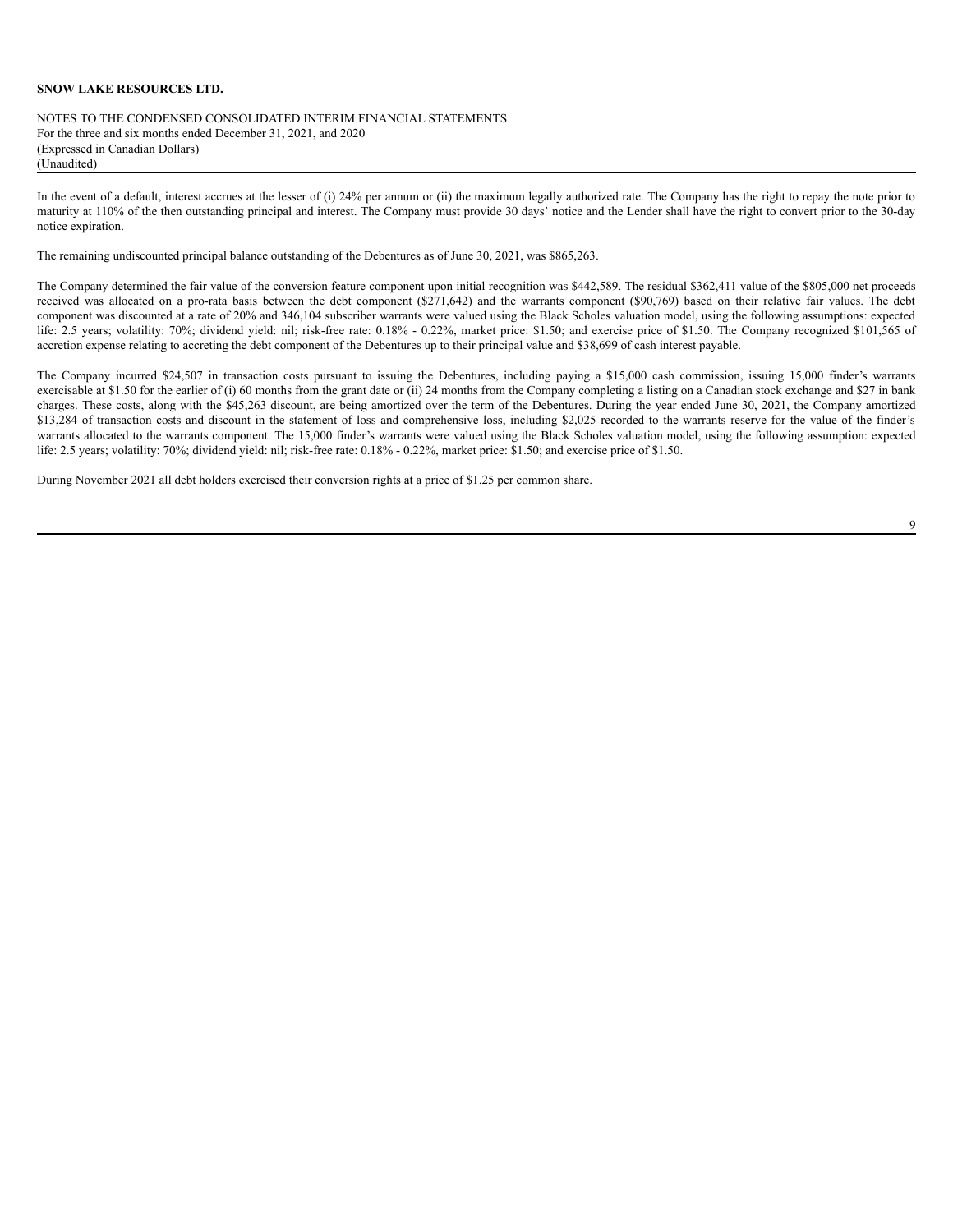NOTES TO THE CONDENSED CONSOLIDATED INTERIM FINANCIAL STATEMENTS For the three and six months ended December 31, 2021, and 2020 (Expressed in Canadian Dollars) (Unaudited)

The following schedule describes the break-down of the components of the debenture and allocations to each of its components:

|                                                                         | <b>Derivative liability</b><br>- convertible<br>debenture<br>Convertible<br>conversion<br>debenture<br>feature |                              | <b>Warrants value</b><br>recorded to<br>warrants<br>reserve | <b>Interest</b><br>expenses and<br>accretion |
|-------------------------------------------------------------------------|----------------------------------------------------------------------------------------------------------------|------------------------------|-------------------------------------------------------------|----------------------------------------------|
| Balance June 30, 2020                                                   |                                                                                                                | \$                           |                                                             | $\mathbb{S}$                                 |
| Principal value of convertible debenture                                | 865,263                                                                                                        |                              |                                                             |                                              |
| Discount on proceeds received                                           | (45,263)                                                                                                       |                              |                                                             |                                              |
| Cash commission                                                         | (15,000)                                                                                                       |                              |                                                             |                                              |
| Allocation to conversion feature                                        | (442, 589)                                                                                                     | 442,589                      |                                                             |                                              |
| Allocation to warrants                                                  | (90, 769)                                                                                                      |                              | 90,769                                                      |                                              |
| Value at initial recognition                                            | 271,642                                                                                                        | 442,589                      | 90,769                                                      |                                              |
| Accretion expense                                                       | 101,565                                                                                                        |                              |                                                             | 101,565                                      |
| Interest expense                                                        | 38,699                                                                                                         | ٠                            |                                                             | 38,699                                       |
| Amortization of transaction cost                                        | 11,233                                                                                                         | $\qquad \qquad \blacksquare$ | 2,025                                                       |                                              |
| Gain on change in fair value of conversion feature derivative liability |                                                                                                                | (32,676)                     |                                                             |                                              |
| Balance June 30, 2021                                                   | 423,139                                                                                                        | 409,913                      | 92,794                                                      | 140,264                                      |
| Accretion expense                                                       | 91,895                                                                                                         |                              |                                                             | 91,895                                       |
| Interest expense                                                        | 34,989                                                                                                         |                              |                                                             | 34,989                                       |
| Amortization of transaction cost                                        | 47,875                                                                                                         |                              | 2,743                                                       | 50,618                                       |
| Gain on change in fair value of conversion feature derivative liability |                                                                                                                | (153, 155)                   |                                                             |                                              |
| Warrants exercised                                                      |                                                                                                                |                              | (24, 861)                                                   |                                              |
| Conversion of convertible debenture                                     | (597, 898)                                                                                                     | (256,758)                    |                                                             |                                              |
| <b>Balance December 31, 2021</b>                                        |                                                                                                                | S                            | 70,676                                                      | 317,766                                      |

#### **(b) Compensation warrants:**

As part of the initial IPO that the Company closed on November 23, 2021, the Company issued 184,000 warrants exercisable at US\$9.375 before November 23, 2026. The fair value of the warrants was recorded to share issue costs and was estimated at \$937,478 on the date issued assuming an expected volatility of 70% and a risk-free interest rate of 1.58%; an expected life of five years.

The Company measures at each reporting period the fair value of its warrants denominated in a currency other that the Company's functional currency which is the Canadian dollar. All the warrants issued under the IPO were denominated in United States dollars.

All derivatives have been classified as fair value through profit and loss, are included on the balance sheet within other assets, warrants or other liabilities. Gains and losses on re-measurement to fair value of warrants are included in "other gains and losses (net)".

The fair value of all warrants is determined at each reporting period and at the time they are exercised. The difference between the carrying value and re-measured value is charged to income.

The warrants were valued using the Black Scholes valuation model, assuming a dividend yield as well as the risk-free rate, market price; and exercise price described in the table below: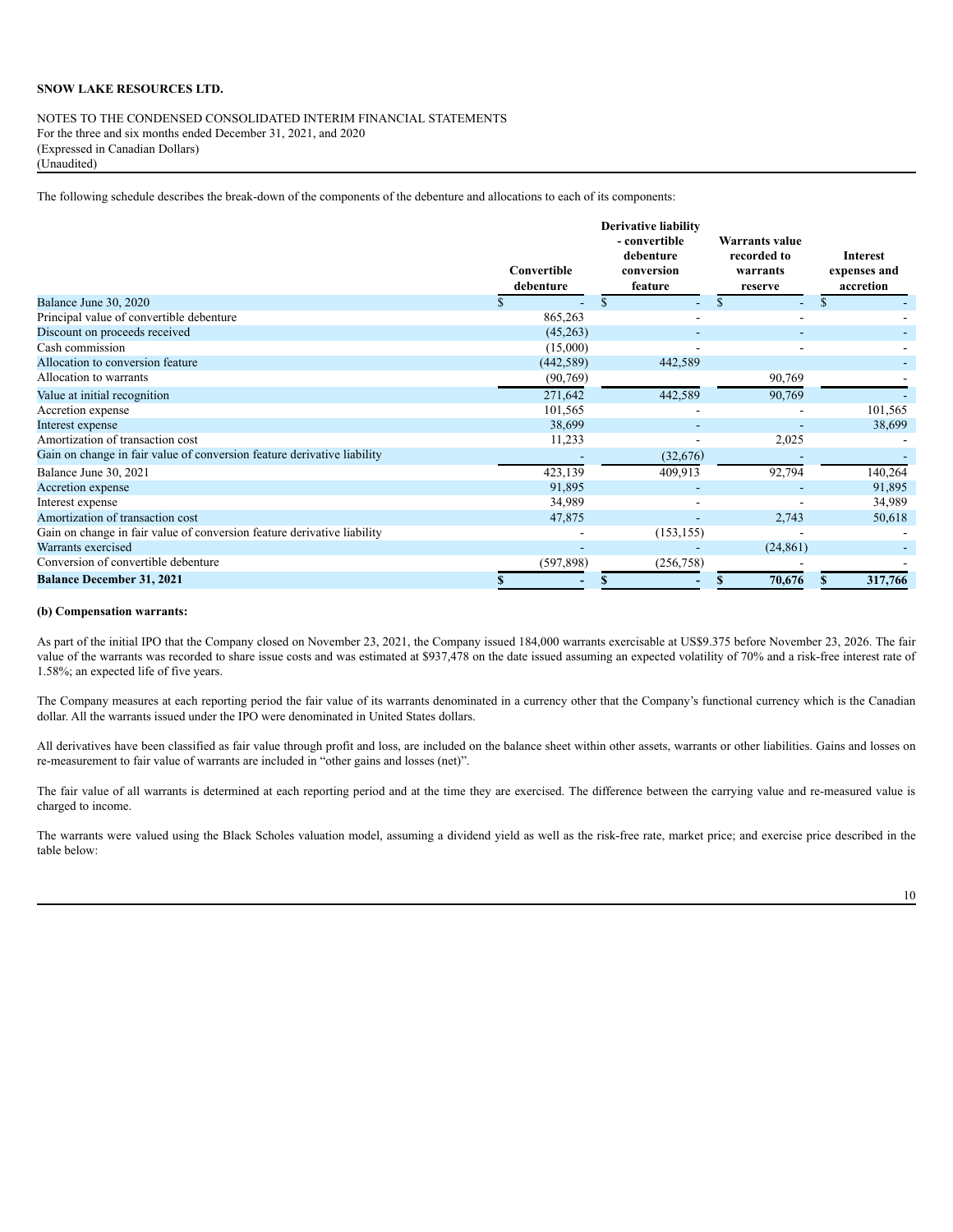# NOTES TO THE CONDENSED CONSOLIDATED INTERIM FINANCIAL STATEMENTS For the three and six months ended December 31, 2021, and 2020 (Expressed in Canadian Dollars) (Unaudited)

|                       |                       |                             |                   |                            |                                |                             |                                    |  | Canadian dollars |  |            |  |  |
|-----------------------|-----------------------|-----------------------------|-------------------|----------------------------|--------------------------------|-----------------------------|------------------------------------|--|------------------|--|------------|--|--|
| <b>Valuation date</b> | Number of<br>warrants | Market price<br>of unit USD | <b>Volatility</b> | Risk-free<br>interest rate | <b>Expected life</b><br>(yrs.) | Foreign<br>exchange<br>rate | <b>Exercise</b><br>price<br>a unit |  | Fair value of    |  | Fair value |  |  |
| November 23.<br>2021  | 184,000               | \$<br>7.50                  | 70%               | 1.58%                      | 5.0                            | 1.2707                      | 11.91                              |  | 5.09             |  | 937,478    |  |  |
| December 31.<br>2021  | 184,000               | \$<br>5.76                  | 70%               | 1.25%                      | 4.9                            | .2678                       | 11.89                              |  | 3.41             |  | 626,665    |  |  |
| <b>Revaluation</b>    |                       |                             |                   |                            |                                |                             |                                    |  |                  |  | (310, 813) |  |  |

# **c) Gain on change in fair value of derivative liabilities:**

The following schedule summarizes the gain (loss) on derivative liabilities for the three and six months ended December 31, 2021:

| <b>Periods ended December 31, 2021</b>                                  |  |         |  | Six months |  |  |
|-------------------------------------------------------------------------|--|---------|--|------------|--|--|
| Gain on change in fair value of conversion feature derivative liability |  |         |  | 153.155    |  |  |
| Gain in reevaluation of derivative warrants                             |  | 310.813 |  | 310.813    |  |  |
|                                                                         |  | 438.340 |  | 463.968    |  |  |

# **NOTE 9 – SHARE CAPITAL AND RESERVES**

# **(a) Authorized**

Unlimited number of voting common shares without par value.

Unlimited preferred shares.

# **(b) Issued Share Capital**

The following schedule describes the Company's capital transactions since June 30, 2020:

|                                          | <b>Shares</b>            | <b>Issued capital</b> |
|------------------------------------------|--------------------------|-----------------------|
|                                          | #                        |                       |
| <b>Balance - June 30, 2020</b>           | 13,008,006               | 5,745,369             |
| Warrants exercised                       | 2,170                    | 4,883                 |
| Balance – June 30, 2021                  | 13,010,176               | 5,750,252             |
| Shares issued on initial public offering | 3,680,000                | 34,988,520            |
| Conversion of convertible debt           | 751,163                  | 854,656               |
| Warrants exercised                       | 159,736                  | 239,720               |
| Share issue costs                        | $\sim$                   | (3,932,926)           |
| Fair value of warrants exercised         | $\overline{\phantom{a}}$ | 24,861                |
| <b>Balance December 31, 2021</b>         | 17,601,075               | 37,925,083            |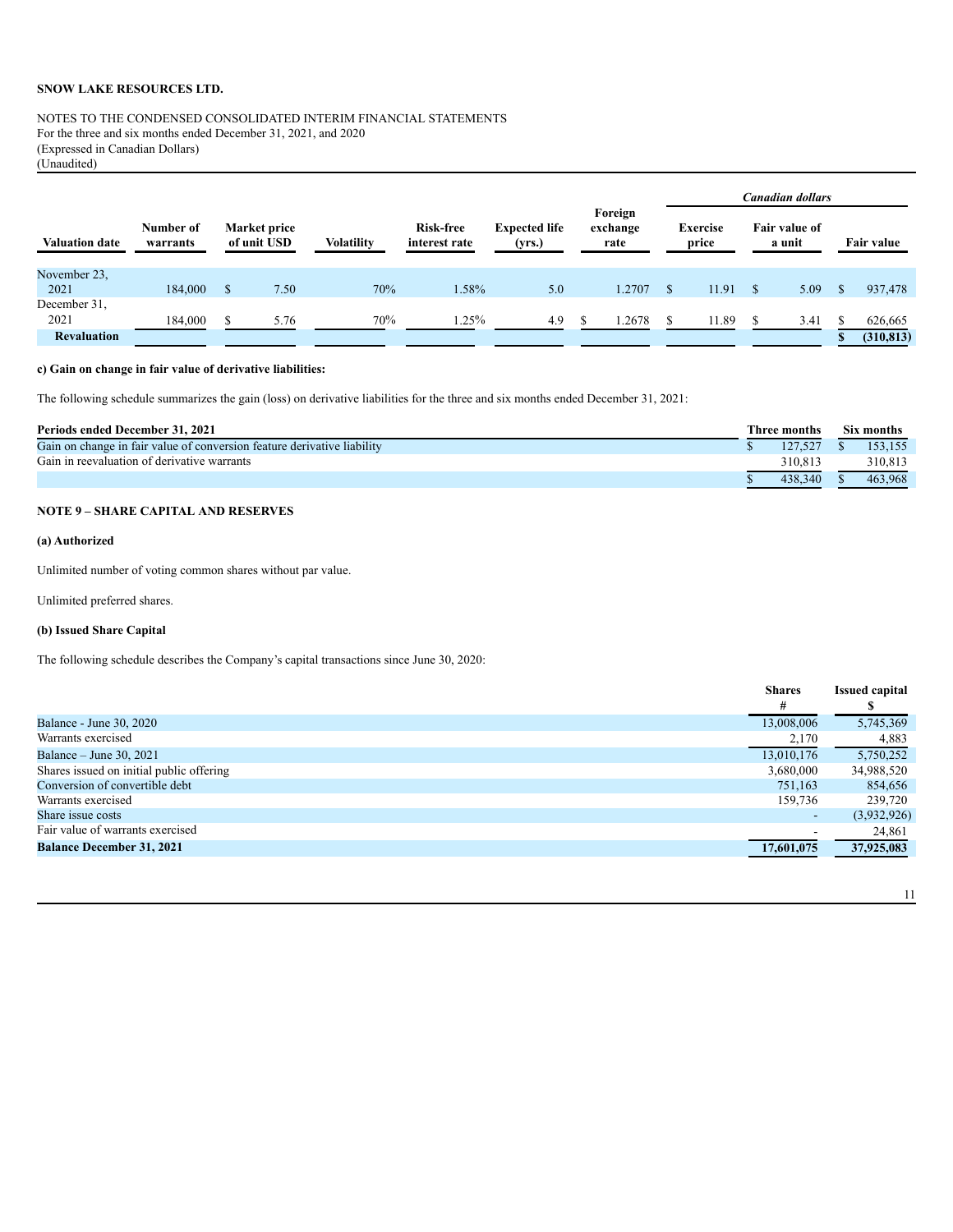NOTES TO THE CONDENSED CONSOLIDATED INTERIM FINANCIAL STATEMENTS For the three and six months ended December 31, 2021, and 2020 (Expressed in Canadian Dollars) (Unaudited)

#### **(c) Common Share Transaction Details**

The Company had the following common share transactions during the year ended June 30, 2021, and the six months ended December 31, 2021:

- During March 2021, the Company issued 2,170 common shares pursuant to the exercise of warrants for proceeds of \$4,883.
- On November 23, 2021, the Company closed its IPO issuing 3,680,000 common shares, including 480,000 common shares issued under the underwriters' overallotment option, at a price of \$9.51 (US\$7.50) per share for gross proceeds of \$34,988,520 (US\$27,600,000). The Company incurred approximately \$3.9 million in cost associated with the issuance.
- On November 23, 2021, the Company issued 751,163 common shares for the conversion of all outstanding convertible debt at a price of \$1.25 per common share (see Note  $8(a)$ ).
- During December 2021, the company issued 159,736 common shares pursuant to the exercise of warrants for proceeds of \$239,720.
- On November 30, 2021, the company issued 57,105 common shares pursuant to the exercise of warrants for proceeds of \$85,657.50.
- On December 16, 2021, the company issued 102,631 common shares pursuant to the exercise of warrants for proceeds of \$153,946.50.

#### **(d) Warrants**

The following tables summarizes common share purchase warrants transactions and outstanding as of December 31, 2021:

|                   | <b>Exercise</b> | <b>Balance</b>           |                          |                          | <b>Balance</b> |                     |
|-------------------|-----------------|--------------------------|--------------------------|--------------------------|----------------|---------------------|
| <b>Grant Date</b> | price           | $30 - Jun-20$            | <b>Issued</b>            | <b>Exercised</b>         | 31-Dec-21      | <b>Expiry Dates</b> |
| November 29, 2018 | 1.50            | 400,000                  |                          | (50,000)                 | 350,000        | November 23, 2023   |
| December 3, 2018  | 1.25            | 32,000                   |                          |                          | 32,000         | November 23, 2023   |
| December 3, 2018  | 1.25            | 16,000                   |                          | $\overline{\phantom{a}}$ | 16,000         | November 23, 2023   |
| December 31, 2018 | 2.25            | 71.427                   |                          | $\overline{\phantom{a}}$ | 71.427         | November 23, 2023   |
| February 8, 2021  | 1.50            | 198,734                  | $\sim$                   | (94, 736)                | 103,998        | November 23, 2023   |
| February 8, 2021  | 1.50            | 15,000                   | ۰.                       | (15,000)                 | $\sim$         | November 23, 2023   |
| February 22, 2021 | 1.50            | 147,364                  | $\overline{\phantom{a}}$ | $\sim$                   | 147,364        | November 23, 2023   |
| November 23, 2021 | US 9.375        | $\overline{\phantom{a}}$ | 184.000                  | $\overline{\phantom{0}}$ | 184.000        | November 23, 2026   |
| <b>Total</b>      |                 | 880,525                  | 184,000                  | (159, 736)               | 904.789        |                     |

As part of the convertible debentures issued in February 2021, the Company issued 346,098 warrants to subscribers of the debentures. Debenture holders were eligible to receive such number of common shares purchase warrants equal to half of the number of common shares issuable upon conversion of the debenture at the initial conversion price (\$1.25). Each warrant was exercisable into one common share at an exercise price of \$1.50 per warrant until the earlier of (i) 60 months from the grant date or (ii) 24 months from the Company completing a listing on a Canadian stock exchange. These warrants were valued at \$90,769, recorded to the warrants reserve after allocating, on a pro-rata basis, the \$362,411 residual value of the Debentures between the debt and warrants components after the initial allocation of \$442,589 of the \$805,000 net proceeds received to the conversion feature.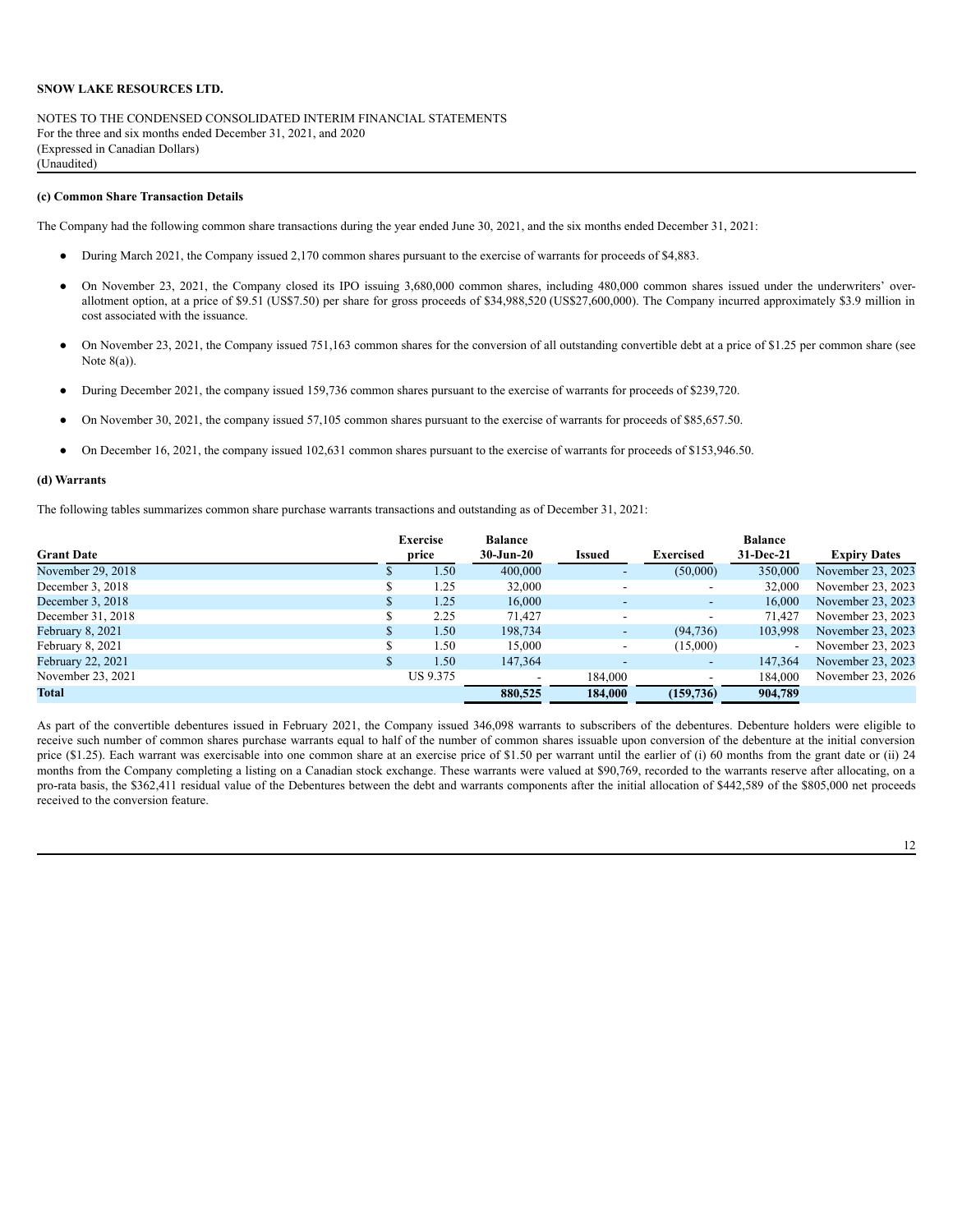NOTES TO THE CONDENSED CONSOLIDATED INTERIM FINANCIAL STATEMENTS For the three and six months ended December 31, 2021, and 2020 (Expressed in Canadian Dollars) (Unaudited)

The Debenture warrants were valued using the Black Scholes valuation model, using the following assumptions: expected life: 2.5 years; volatility: 70%; dividend yield: nil; risk-free rate: 0.18% - 0.22%, market price: \$1.50; and exercise price of \$1.50. The Company recognized \$101,565 of accretion expense relating to accreting the debt component of the Debentures up to their principal value and \$38,699 of cash interest payable. \$2,025 of Debenture transaction costs was recorded to the warrants reserve in amortizing the value of transaction costs allocated to the warrants component of the Debentures.

15,000 Debenture finder's warrants exercisable on the same terms as the Debenture warrants were valued at \$9,480 using the Black Scholes valuation model, using the following assumptions: expected life: 2.5 years; volatility: 70%; dividend yield: nil; risk-free rate: 0.18%, market price: \$1.50; and exercise price of \$1.50. The value of these warrants allocated to loan liability transaction costs is being amortized in the statement of loss and comprehensive loss in accreting up the carrying value of the Debenture loan liability to its principal balance and the value allocated to Debenture warrants transaction costs is being amortized to the warrants reserve over the term of the Debentures.

As part of the IPO that the Company closed on November 23, 2021, the Company issued 184,000 warrants exercisable at US\$9.375 before November 23, 2026. Since the warrants are denominated in USD they are considered derivative liabilities hence classified as such (see Note 8(b)).

### **(e) Stock Options**

The following table summarizes the stock options issued and outstanding as of June 30, 2021 and December 31, 2021:

|                                     | Number of<br>stock options | Weighted<br>average<br>exercise<br>price |
|-------------------------------------|----------------------------|------------------------------------------|
|                                     | #                          |                                          |
| <b>Balance at June 30, 2019 (1)</b> | 1,040,000                  | 2.50                                     |
| Option cancelled                    | (220,000)                  | 2.50                                     |
| Balance June 30, 2020               | 820,000                    | 2.50                                     |
| Options cancelled                   | (160,000)                  | 2.50                                     |
| Options reinstated (2)              | 160,000                    | 2.50                                     |
| Balance at June 30, 2021            | 820,000                    | 2.50                                     |
| Options granted (3)                 | 1,269,386                  | 9.46                                     |
| <b>Balance at December 31, 2021</b> | 2,089,386                  | 6.73                                     |

(1) The options vested on issuance and have an expiry date of May 24, 2023.

(2) 160,000 options were cancelled and reinstated as a result of the resignation and reincorporation of a director.

(3) Exercisable at US\$ 7.50

On November 18, 2021, Company granted an aggregate of 1,269,386 incentive stock options to officers, directors and consultants of the Company, pursuant to the Company's Plan, at an exercise price of US\$7.50 per share. All options vested quarterly over a period of one year, 25% vesting three months after granting, 25% six months after granting, 25% nine months after granting and 25% twelve months after granting. All options granted are exercisable until November 18, 2026. The fair value of each option was estimated on the date of the grant using the Black-Scholes option pricing model, with the following assumptions: share price of US\$7.5, expected dividend yield of 0%, expected volatility of 70%; risk-free interest rate of 1.47%; and n expected average life of 5 years. The fair value of all these options was estimated at \$6,989,950 on granting.

As of December 31, 2021, the weighted average remaining contractual life of the stock options is 3.52 years (June 30, 2021 - 1.90 years).

### **NOTE 10 – GOVERNMENT GRANTS**

On December 14, 2021, the Company received a grant for \$30,995 from the Manitoba Minerals Development Fund, for the purposes of supporting strategic projects that contribute to sustainable economic growth in the Province of Manitoba.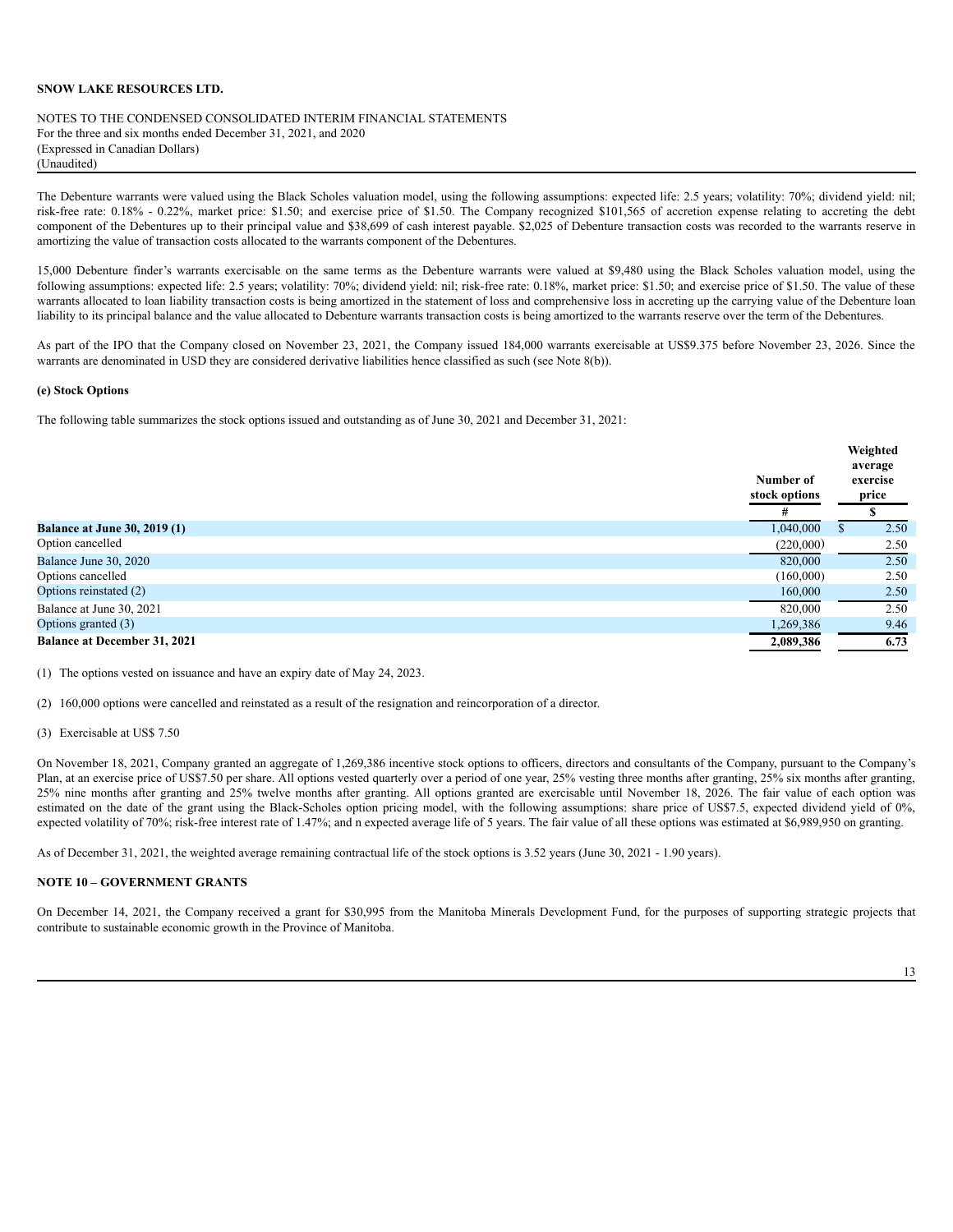NOTES TO THE CONDENSED CONSOLIDATED INTERIM FINANCIAL STATEMENTS For the three and six months ended December 31, 2021, and 2020 (Expressed in Canadian Dollars) (Unaudited)

## **NOTE 11 – RELATED PARTY TRANSACTIONS**

### **(a) Related Party Transactions**

During the three and six months ended December 31, 2021 and 2020, the Company made payments to directors and officers, or to companies associated with these individuals, which are classified under the following categories:

### *Consulting fees paid to of icers & directors:*

|                                         | Three months ended |         |  | Six months ended |         |  |        |
|-----------------------------------------|--------------------|---------|--|------------------|---------|--|--------|
| Periods ended December 31.              |                    | 2021    |  | 2020             | 2021    |  | 2020   |
| Directors & officers consulting fees    |                    | 173,671 |  | 45.593           | 238,102 |  | 71,093 |
| Exploration and evaluation expenditures |                    | 50,563  |  | $\sim$           | 62.563  |  |        |
|                                         |                    | 224,234 |  | 45,593           | 300,665 |  | 71.093 |

Management consulting fees are paid to companies controlled by the Chief Executive Officer ("CEO"), the Chief Financial Officer ("CFO") and the Chief Operating Officer ("COO").

Included under Other Interest and Charges there are \$24,762 (USD 20,000) related to a short-term loan charge paid to Nova Minerals Limited.

#### **(b) Related Party Balances**

All related party balances payable, for services and business expense reimbursements rendered as of December 31, 2021 and

June 30, 2021, are non-interest bearing and payable on demand, and are comprised of the following:

|                                 | December 30, | <b>June 30,</b> |  |
|---------------------------------|--------------|-----------------|--|
|                                 | 2021         | 2021            |  |
| Payable to Nova Minerals        | 233,299      | 236,402         |  |
| Payable to officers & directors | 16.271       | 43,240          |  |
|                                 | 249,570 \$   | 279,642         |  |

# **NOTE 12 – SUPPLEMENTAL DISCLOSURE WITH RESPECT TO CASH FLOWS**

Significant non-cash transactions for the six months ended December 31, 2021 and the year ended June 30, 2021 were as follows:

|                                                       | December 31. | June 30, |
|-------------------------------------------------------|--------------|----------|
|                                                       | 2021         | 2021     |
| Exploration and evaluation assets in accounts payable | 232.364      | 117,015  |
|                                                       | 232,364      | 117,015  |

# **NOTE 13 – SEGMENT INFORMATION**

The Company has determined that it has one reportable operating segment, being the acquisition, exploration, and valuation of mineral properties located in Canada. At December 31, 2021, all of the Company's operating and capital assets are located in Canada.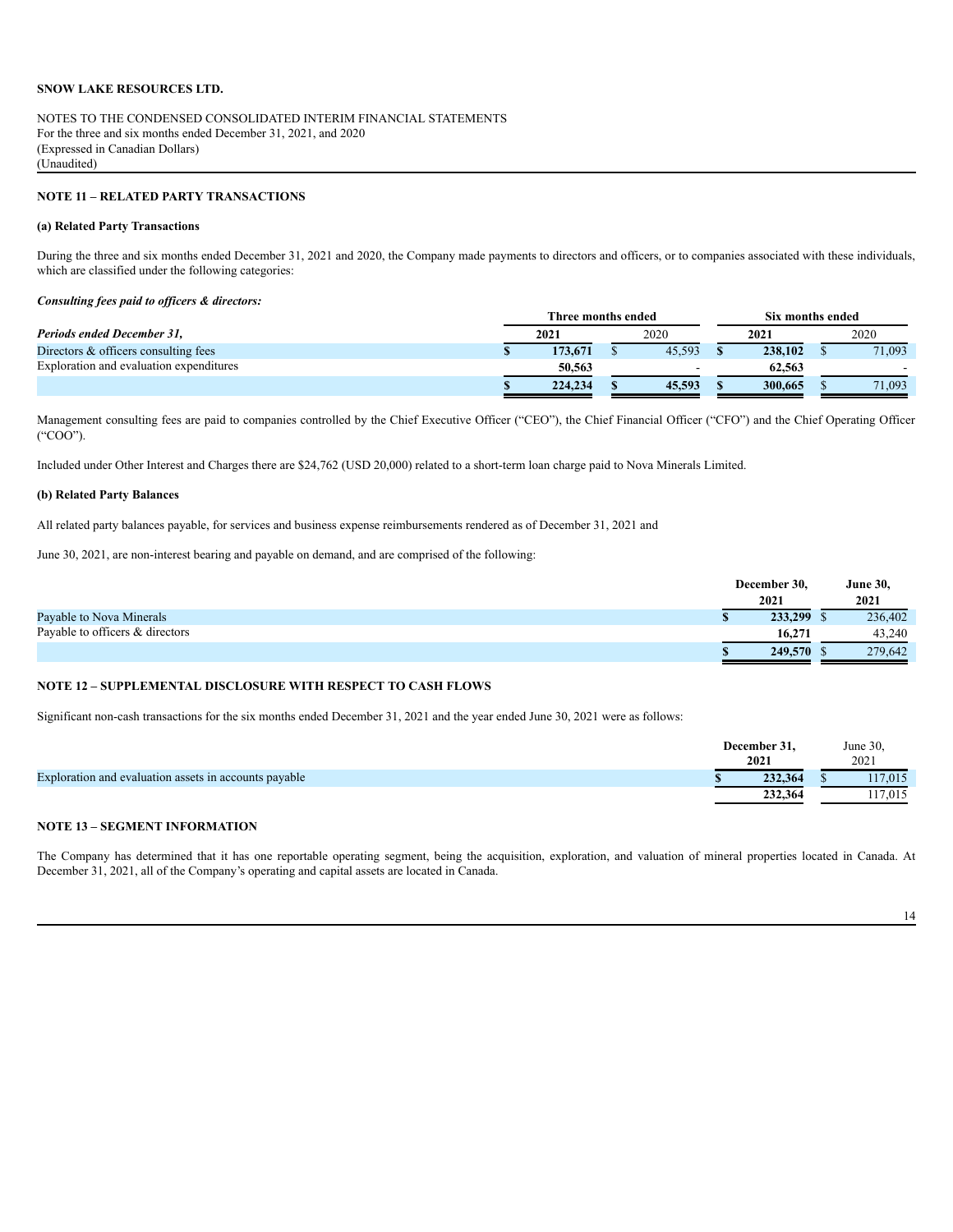NOTES TO THE CONDENSED CONSOLIDATED INTERIM FINANCIAL STATEMENTS For the three and six months ended December 31, 2021, and 2020 (Expressed in Canadian Dollars) (Unaudited)

# **NOTE 14 – COMMITMENTS AND CONTINGENCIES**

- a) The Company's only undiscounted liabilities are accounts payable and accrued liabilities and amounts due to related parties, which are due within one year.
- b) As part of his remuneration package, the Company's CEO is entitled to the to receive Restricted Share Units ("RSU") of which 240,000 were issued after December 31, 2021. See Note 15 – Subsequent Events

# **NOTE 15 – SUBSEQUENT EVENT**

In January 2022, as part of the CEO's compensation package, the company issued the following RSU to its CEO:

- 70,000 Restricted Share Units awarded for increasing the Thompson Brothers Lithium resource to above 12Mt lithium at or above 1% Li20 and at or above a cutoff grade of 0.43% Li20;
- 120,000 Restricted Share Units awarded for successful completion of IPO; and
- 50,000 RSU units related to the completion of a preliminary economic assessment of Thompson Brothers Lithium property.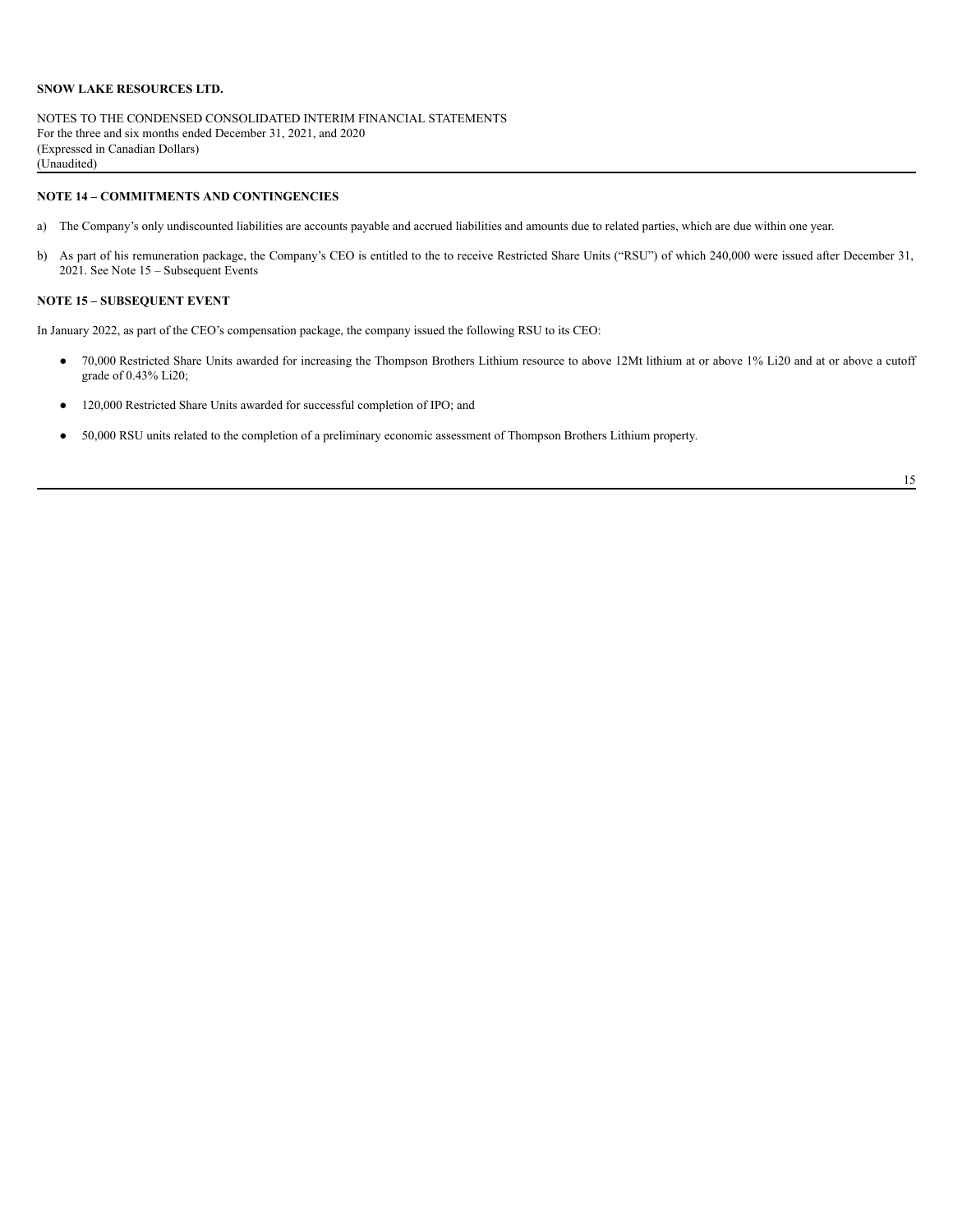## **OPERATING AND FINANCIAL REVIEW AND PROSPECTS**

### **IN CONNECTION WITH THE INTERIM CONSOLIDATED FINANCIAL STATEMENTS FOR THE SIX MONTHS ENDED DECEMBER 31, 2021**

The following discussion and analysis summarizes the significant factors affecting our operating results, financial condition, liquidity and cash flows of our company as of and for the periods presented below. The following discussion and analysis should be read in conjunction with our financial statements and the related notes thereto included elsewhere in this Report on Form 6-K. The discussion contains forward-looking statements that are based on the beliefs of management, as well as assumptions made by, and information currently available to, our management. Actual results could differ materially from those discussed in or implied by forward-looking statements as a result of various factors, including those discussed below and identified elsewhere in this report on Form 6-K, and those listed in the "Risk Factors" section in our SEC filings.

The unaudited condensed consolidated financial statements for the periods ended December 31, 2021 and December 31, 2020 are prepared pursuant to IFRS and in accordance with the standards of the U.S. Public Company Accounting Oversight Board. As permitted by the rules of the SEC for foreign private issuers, we do not reconcile *our financial statements to U.S. generally accepted accounting principles.*

The Operating and Financial Review and Prospects of the Company for the six months period ended December 31, 2021, and its financial position as of the same date, should be read in conjunction with the Company's unaudited condensed consolidated financial statements as at December 31, 2021, including the notes thereto. The comparative *reporting period is the six-month period ended December 31, 2020.*

*All figures are in Canadian dollars, unless otherwise noted.*

### *Cautionary Note Regarding Forward-looking Information and Statements:*

This Operating and Financial Review and Prospects may contain forward-looking statements that are based on the Company's expectations, estimates and projections regarding its business and the economic environment in which it operates. These statements speak only as of the date on which they are made, and there are not guarantees of future performance and involve risks and uncertainties that are difficult to control or predict. Examples of some of the specific risks associated with the operations of the Company are set out under "Risk Factors" section in our SEC filings. Actual outcomes and results may differ materially from those expressed in these forward-looking *statements and readers should not place undue reliance on such statements.*

Certain information included in this management's discussion and analysis may constitute forward-looking information within the meaning of securities laws. In some cases, forward-looking information can be identified by the use of terms such as "may", "will", "should", "expect", "believe", "plan", "scheduled", "intend", "estimate", "forecast", "predict", "potential", "continue", "anticipate" or other similar expressions concerning matters that are not historical facts. Forward-looking information may relate to management's future outlook and anticipated events or results, and may include statements or information regarding the future plans or prospects of the Company. Forward-looking statements are necessarily based upon a number of estimates and assumptions that, while considered reasonable by management, are inherently subject to significant business, economic and competitive uncertainties and contingencies. Although the Company believes that its expectations reflected in these forward-looking statements are reasonable, such statements involve risks and uncertainties and no assurance can be given that actual results will be consistent with these forward-looking *statements.*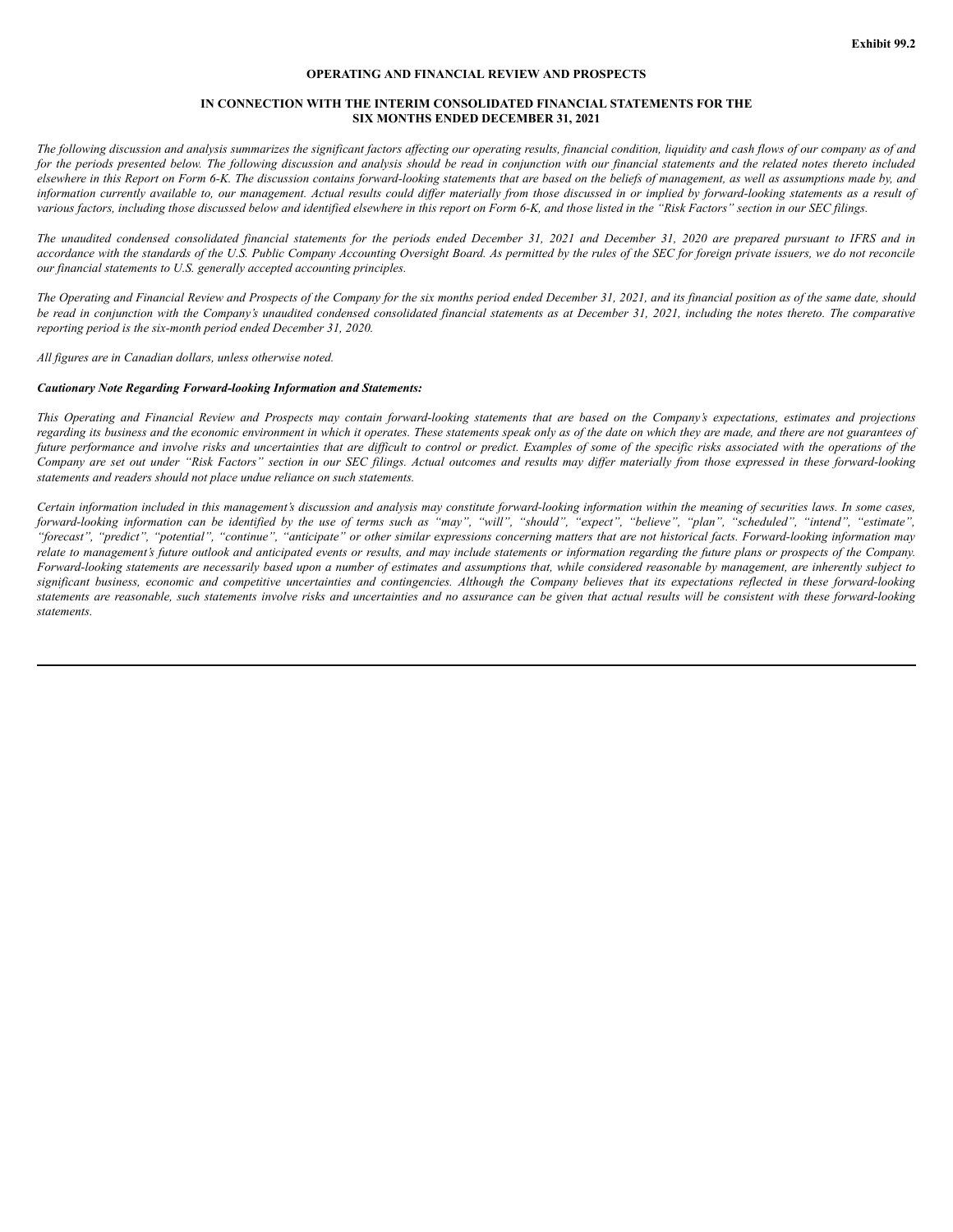For expansion of certain risks and uncertainties that could contribute to a difference in results, please review those risks listed under the heading "Risks Factors" in our SEC filings. Although the Company has attempted to identify important factors that could cause actual actions, events or results to differ materially from those described in forwardlooking statements, there may be other factors that cause actions, events or results not to be as anticipated, estimated or intended. Forward-looking statements are not guaranteeing future performance and there can be no assurance that forward-looking statements will prove to be accurate, as actual results and future events could differ materially from those anticipated in such statements. Accordingly, readers should not place undue reliance on forward-looking statements. These forward-looking statements are made as of the date hereof and the Company takes no responsibility to update them or to revise them to reflect new events or circumstances, except as required by law.

#### **Overview**

We are an exploration stage mining company engaged in lithium exploration in the province of Manitoba, Canada. Our primary focus is currently conducting exploration for lithium at our 100% owned Thompson Brothers Lithium Project. See "Business - Our Mineral Project - Thompson Brothers Lithium Project." Our objective is to develop a world-class lithium mine in the jurisdictionally friendly Canadian province of Manitoba and to become the first fully renewable lithium hydroxide producer in North America, strategically located to supply the U.S. "Auto Alley" and the European battery market via our nearby access to the Hudson Bay Railway and the Port of Churchill. With our commitment to the environment, corporate social responsibility and sustainability, we aim in the longer term to derive substantial revenues from the sale of lithium hydroxide to the growing electric vehicle and stationary (e.g., residential, utility and industrial) battery storage markets in the U.S. and abroad. With access to renewable energy produced in Manitoba, we expect to become the first supplier in North America of lithium mined exclusively with the benefit of power produced from fully sustainable, local sources.

### **Overall Performance**

I. Principal business and corporate history

We were incorporated under the Canada Business Corporations Act on May 25, 2018. The corporate and principal place of business is 242 Hargrave St #1700, Winnipeg, MB R3C 0V1 Canada. The Company is a Canadian natural resource exploration company engaged in the exploration and development of mineral resources through the subsidiaries:

- i. Snow Lake Exploration Ltd.
- ii. Snow Lake (Crowduck) Ltd.

In this report, Snow Lake and the subsidiaries it controlled are referred to as "the Group".

On March 7, 2019, we and Nova Minerals Ltd. entered into a share sale agreement (the "Agreement"), whereby we acquired all 100,000,000 of the issued and outstanding shares of Thompson Bros (Lithium) Pty Ltd ("Thompson Bros"), formerly Manitoba Minerals Pty Ltd. ("Manitoba Minerals"), a wholly owned subsidiary of Nova Minerals Ltd. as part of a group restructuring. Subsequently, on February 9, 2021, Thompson Bros was dissolved.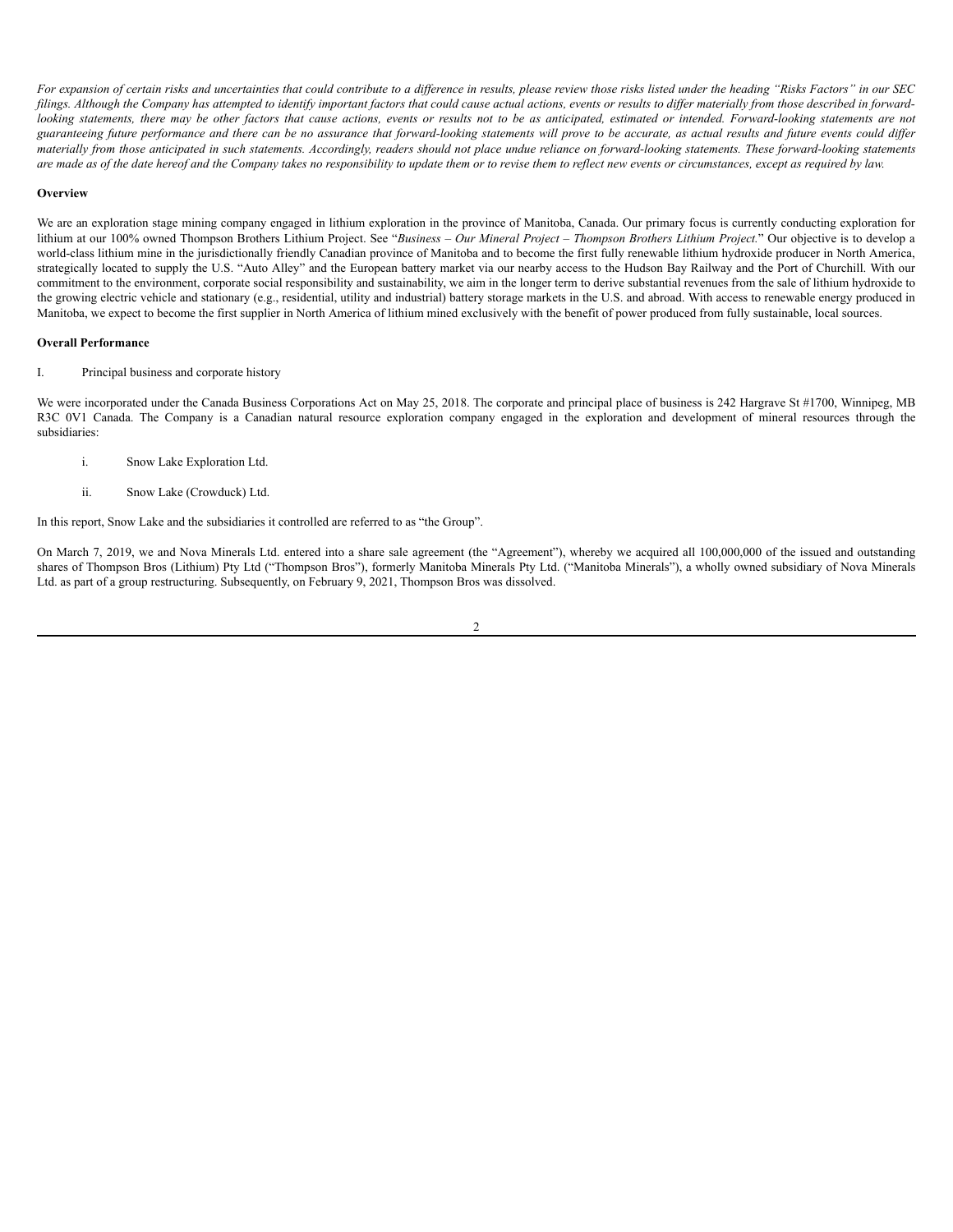#### **Recent Developments**

#### *Impact of Coronavirus Pandemic*

In December 2019, a novel strain of coronavirus was reported to have surfaced in Wuhan, China. The virus has since spread to over 150 countries. On March 11, 2020, the World Health Organization declared the outbreak a pandemic. On March 11, 2020, the federal government of Canada announced a \$1 billion package to help Canadians through the health crisis. To date, there have been a large number of temporary business closures, quarantines and a general reduction in consumer activity in Canada.

As a result of the measures adopted by the Province of Manitoba our exploration activities has been delayed until recently.

We have taken steps to take care of our employees, including providing the ability for employees to work remotely and implementing strategies to support appropriate social distancing techniques for those employees who are not able to work remotely. We have also taken precautions with regard to employee, facility and office hygiene as well as implementing significant travel restrictions. We are also assessing our business continuity plans for all business units in the context of the pandemic. This is a rapidly evolving situation, and we will continue to monitor and mitigate developments affecting our workforce, our suppliers, our customers, and the public at large to the extent we are able to do so. We have and will continue to carefully review all rules, regulations, and orders and responding accordingly.

The spread of the virus in many countries continues to adversely impact global economic activity and has contributed to significant volatility and negative pressure in financial markets and supply chains. The pandemic has had, and could have a significantly greater, material adverse effect on the Canadian economy as a whole, as well as the local economy where we conduct our operations. The pandemic has resulted, and may continue to result for an extended period, in significant disruption of global financial markets, which may reduce our ability to access capital in the future, which could negatively affect our liquidity.

If the current pace of the pandemic cannot be slowed and the spread of the virus is not contained, our business operations could be further delayed or interrupted. We expect that government and health authorities may announce new or extend existing restrictions, which could require us to make further adjustments to our operations in order to comply with any such restrictions. We may also experience limitations in employee resources. In addition, our operations could be disrupted if any of our employees were suspected of having the virus, which could require quarantine of some or all such employees or closure of our facilities for disinfection. We may also delay or reduce certain capital spending and related projects until the travel and logistical impacts of the pandemic are lifted, which will delay the completion of such projects. The duration of any business disruption cannot be reasonably estimated at this time but may materially affect our ability to operate our business and result in additional costs.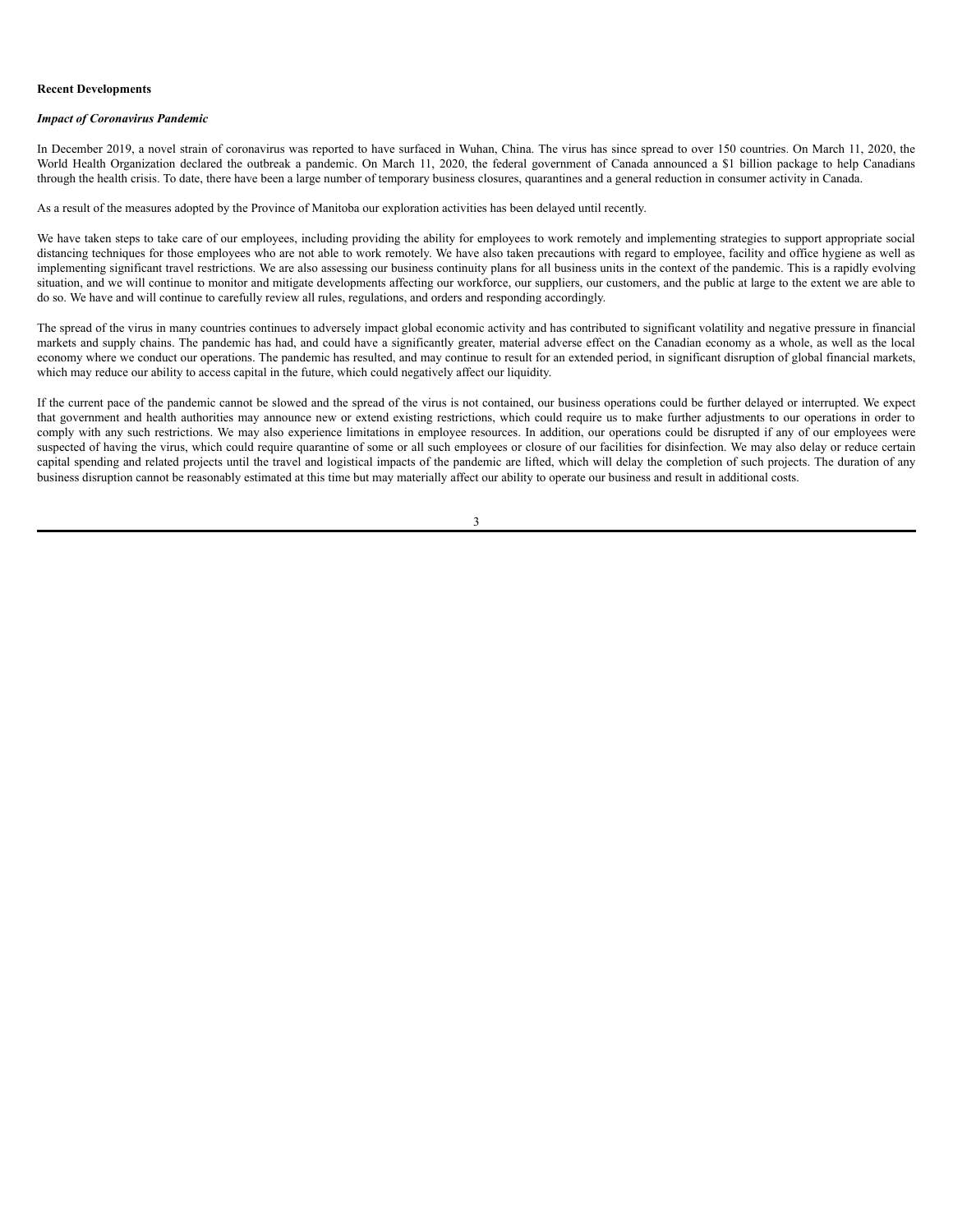The extent to which the pandemic may impact our results will depend on future developments, which are highly uncertain and cannot be predicted as of the date of this Report, including new information that may emerge concerning the severity of the pandemic and steps taken to contain the pandemic or treat its impact, among others. Nevertheless, the pandemic and the current financial, economic and capital markets environment, and future developments in the global supply chain and other areas present material uncertainty and risk with respect to our performance, financial condition, results of operations and cash flows.

### **Emerging Growth Company**

In November 2021, we closed an Initial Public Offering ("IPO") where the Company issued 3,680,000 shares at US\$7.50 per shares for gross proceeds of C\$35.0 million. The Company now qualifies as an "emerging growth company" under the JOBS Act. As a result, we will be permitted to, and intend to, rely on exemptions from certain disclosure requirements. These provisions include exemption from the auditor attestation requirement under Section 404 of the Sarbanes-Oxley Act of 2002 in the assessment of the emerging growth company's internal control over financial reporting. In addition, Section 107 of the JOBS Act also provides that an emerging growth company can take advantage of the extended transition period provided in Section 7(a)(2)(B) of the Securities Act for complying with new or revised accounting standards. In other words, an emerging growth company can delay the adoption of certain accounting standards until those standards would otherwise apply to private companies. We have elected to take advantage of the benefits of this extended transition period. Our financial statements may therefore not be comparable to those of companies that comply with such new or revised accounting standards.

We will remain an emerging growth company until the earliest of (i) the last day of the fiscal year during which we have total annual gross revenues of at least US\$1.07 billion; (ii) the last day of our fiscal year following the fifth anniversary of the completion of the above mentioned IPO; (iii) the date on which we have, during the preceding three year period, issued more than US\$1.0 billion in non-convertible debt; or (iv) the date on which we are deemed to be a "large accelerated filer" under the Exchange Act, which could occur if the market value of our common shares that are held by non-affiliates exceeds US\$700 million as of the last business day of our most recently completed second fiscal quarter. Once we cease to be an emerging growth company, we will not be entitled to the exemptions provided in the JOBS Act discussed above.

### **Results of Operations**

For the six months ended December 31, 2021, the Company had not yet placed any of its mineral properties into production, the Company incurred a net loss of 2,412,658 (December 31, 2020 - \$103,759). As of December 31, 2021, the Company had a deficit (accumulated losses) of \$4,684,182 (June 30, 2021 - \$2,271,524) and current assets in excess of current liabilities of \$30,036,366, compared to an excess of current liabilities of \$977,358 for the year ended June 30, 2021. There is no certainty that additional financing at terms that are acceptable to the Company will be available, and an inability to obtain financing would have a direct impact on the Company's ability to continue as a going concern.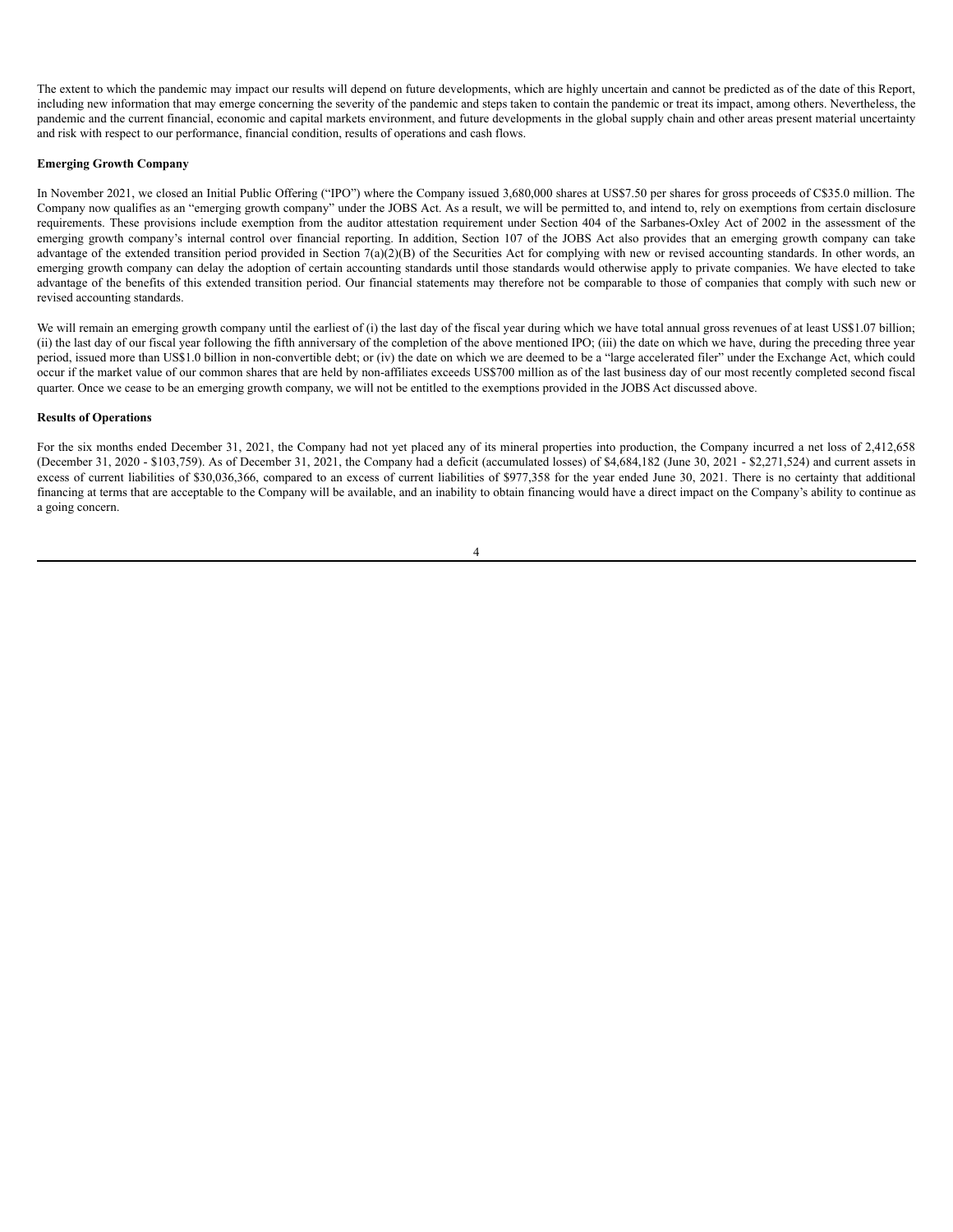The following schedule sets forth key components of our results of operations during the six-month periods ended Dec 31, 2021, and Dec 31, 2020.

| Six months ended December 31,                        | 2021         | 2020         | Change                 |
|------------------------------------------------------|--------------|--------------|------------------------|
|                                                      | S            | \$           |                        |
| <b>Expenses</b>                                      |              |              |                        |
| Bank fees and interest                               | 4,077        | 557          | 3,520                  |
| Consulting fees                                      | 82,771       | 24,650       | 58,121                 |
| Director and officer consulting fees                 | 238,102      | 71,093       | 167,009                |
| General and administrative                           | 32,118       | 6,593        | 25,525                 |
| Interest expense and accretion of convertible debt   | 155,092      |              | 155,092                |
| Insurances                                           | 98,299       |              | 98,299                 |
| Amortization of transaction cost                     | 50,617       |              | 50,617                 |
| Professional fees                                    | 393,811      | 5,897        | 387,914                |
| Share-based compensation                             | 1,713,160    |              | 1,713,160              |
| Transfer agent and regulatory fees                   | 139,491      |              | 139,491                |
| Travel expenses                                      | 18,281       |              | 18,281                 |
|                                                      | (2,925,819)  | (108,790)    | (2,817,029)            |
| Other loss (income)                                  |              |              |                        |
| Foreign currency                                     | 18,200       | 5,031        | 13,169                 |
| Government grants                                    | 30,732       |              | 30,995                 |
| Gain on change in fair value of derivative liability | 463,968      |              | 463,968                |
| Loss and comprehensive loss for the period           | (2,412,658)  | (103, 759)   | (2,308,899)            |
| Weighted average number of shares outstanding        |              |              |                        |
| Basic and diluted                                    | 13,943,551   | 13,008,014   | 935,536                |
|                                                      |              |              |                        |
| Loss per share                                       |              |              |                        |
| Basic and diluted                                    | \$<br>(0.17) | \$<br>(0.01) | (0.17)<br>$\mathbf{s}$ |

*Revenues*. We have not generated any revenues to date and do not anticipate generating any revenues until the fourth quarter of 2023, at the earliest.

*Consulting fees*: Consulting fees include the fees that we pay to our third-party consultants, including professional accounting services, taxation, and other related support. Our consulting fees increased during the six months period ended December 31, 2021, when compared to the six months ended December 31, 2020, mainly as a result of the initiation of environmental assessment activities as well as cost associated with our IPO. This account is mainly composed of sustainability and Environmental, Social, and Governance (ESG) services, where approximately \$38,000 were spent during the six months ended December 31, 2021, and approximately \$46,000 in accounting services related to the filing of the F1 related to the Company's IPO.

*Director and of icer consulting fees*: Directors and officers fees increased by \$167,009 (USD\$66,235) resulting from an increase in compensation to senior executives.

*General and administrative*: The increase in general and administrative fees by \$ 25,525 is mainly related to investor relations website setup and monthly maintenance for the same.

*Interest expenses and accretion on convertible debt.* In February 2021, the Company issued convertible debt (the "Debentures") for a total of \$865,263 (the "Subscribed Amount"). The Debentures were sold at a discount of approximately 5% for proceeds of \$805,000, net of a \$15,000 cash commission. The company incurred approximately \$35,000 in interest on these debentures during the six months ended December 31, 2021. In addition, we incurred approximately \$92,000 in accreted expenses related to the convertible debenture.

*Insurances.* The increase in insurance expenses relates to new director and officers' liability insurance contracted during the year.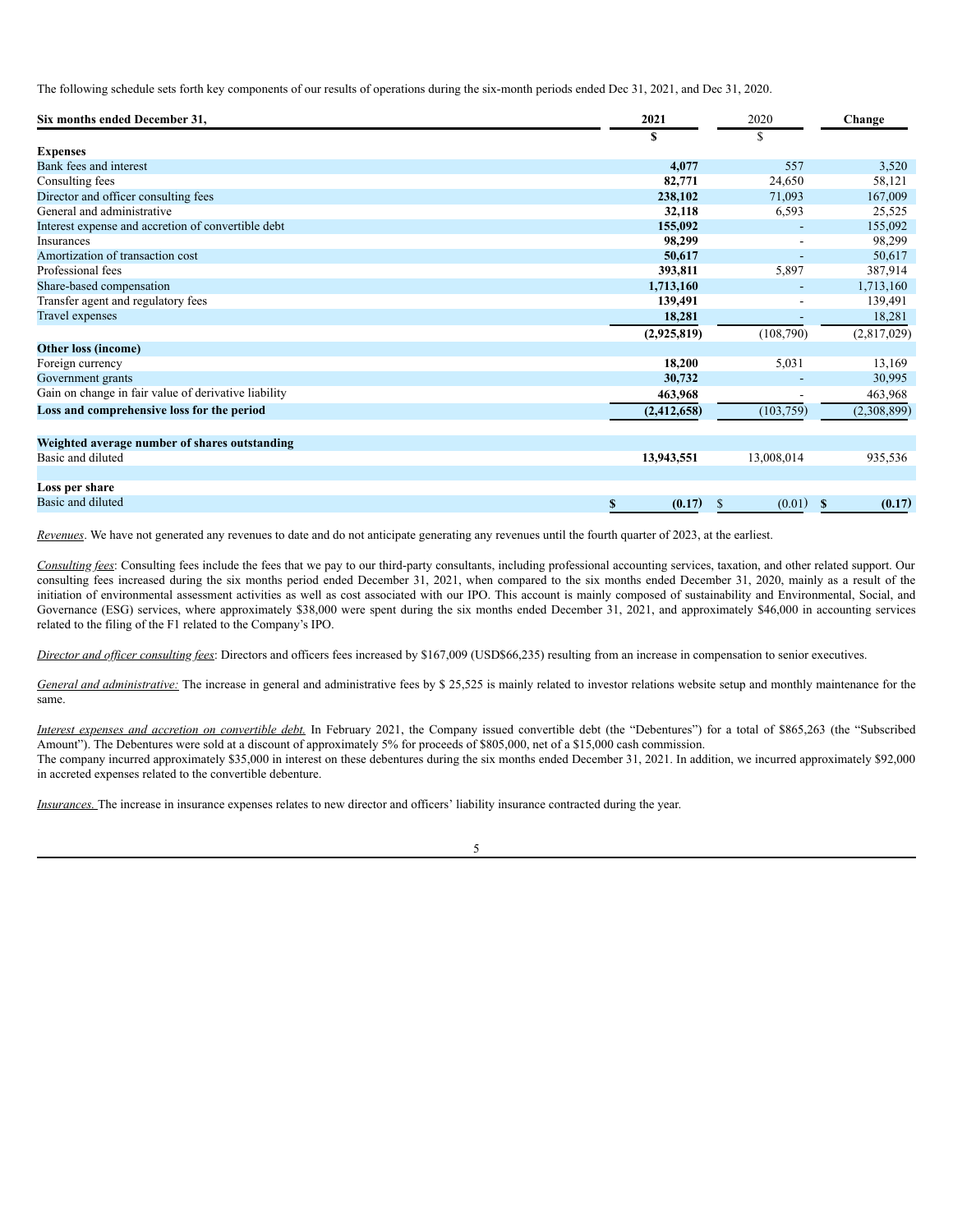*Amortization of transaction cost*. As part of the convertible debenture issued during February 2021, we accreted approximately \$51,000 of charges related to this debt financing.

*Professional fees*. Professional fees include the fees that we pay to professional advisors, such as our legal counsel. Our professional fees increased by \$ 387,914, resulting from an increase in legal fees related to Nasdaq application and other services associated with the listing of the Company.

*Share based payments*. On November 18, 2021, the Company granted an aggregate of 1,269,386 incentive stock options to officers, directors, and consultants of the Company. The fair value of each option was estimated on the date of the grant using the Black-Scholes option pricing model, with the following assumptions: share price of US\$7.5, expected dividend yield of 0%, expected volatility of 70%; risk-free interest rate of 1.47%; and an expected average life of 5 years. The fair value of all these options was estimated at \$6,989,950 on granting. As the options vest over a period of a year at a rate of 25% per quarter, the Company has recognized the proportionate vested portion into income.

*Transfer agent and regulatory fees*. Transfer agent and regulatory fees increased by \$139,491 resulting from an increase in transfer agent fees and initial listing fees in Nasdaq, services that we did not have during the comparative period.

*Loss and comprehensive loss*. As a result of the cumulative effect of the factors described above, we had a loss and comprehensive loss of \$2,412,658 for the period ended December 31, 2021, as compared to \$103,759 for the period ended December 31, 2020, an increase of \$2,308,899.

# **Other items:**

*Foreign currency (loss) gain*. For the period ended December 31, 2021, we incurred a foreign currency translation loss of \$18,198, as compared to a foreign currency translation loss of \$5,031 for the comparative period.

Gain on change in fair value of derivative liabilities. As the convertible debentures issued on February 2021, are considered a derivative liability due to its denomination in foreign currency, the Company is require to remeasure its value at each reporting period. The Company reported a gain in the change in the fair value of this derivative of \$463,968.

# **Liquidity and Capital Resources**

As of December 31, 2021, we had not yet placed any of our mineral properties into production and we had cash in the amount of \$30,779,336 (June 30, 2021 - \$318,844), a deficit (accumulated losses) of \$4,684,182 (June 30, 2021 - \$2,271,524) and a working capital of \$30,036,366 (June 30, 2021 – deficiency of \$977,358). We have depended on loans, both from related and unrelated parties, and sales of equity securities to conduct operations. Unless and until we commence material operations and achieve material revenues, we will remain dependent on financings to continue our operations.

During the six months ended December 31, 2021, the Company generated \$32,174,831, net of issuing costs, by issuing 4,590,899 common shares, with an average gross proceeds per share of \$7.86. The breakdown is composed by the issuance of 3,680,000 shares issued on our IPO, 751,163 shares issued on conversion of convertible debt and 159,736 shares related to the conversion of warrants.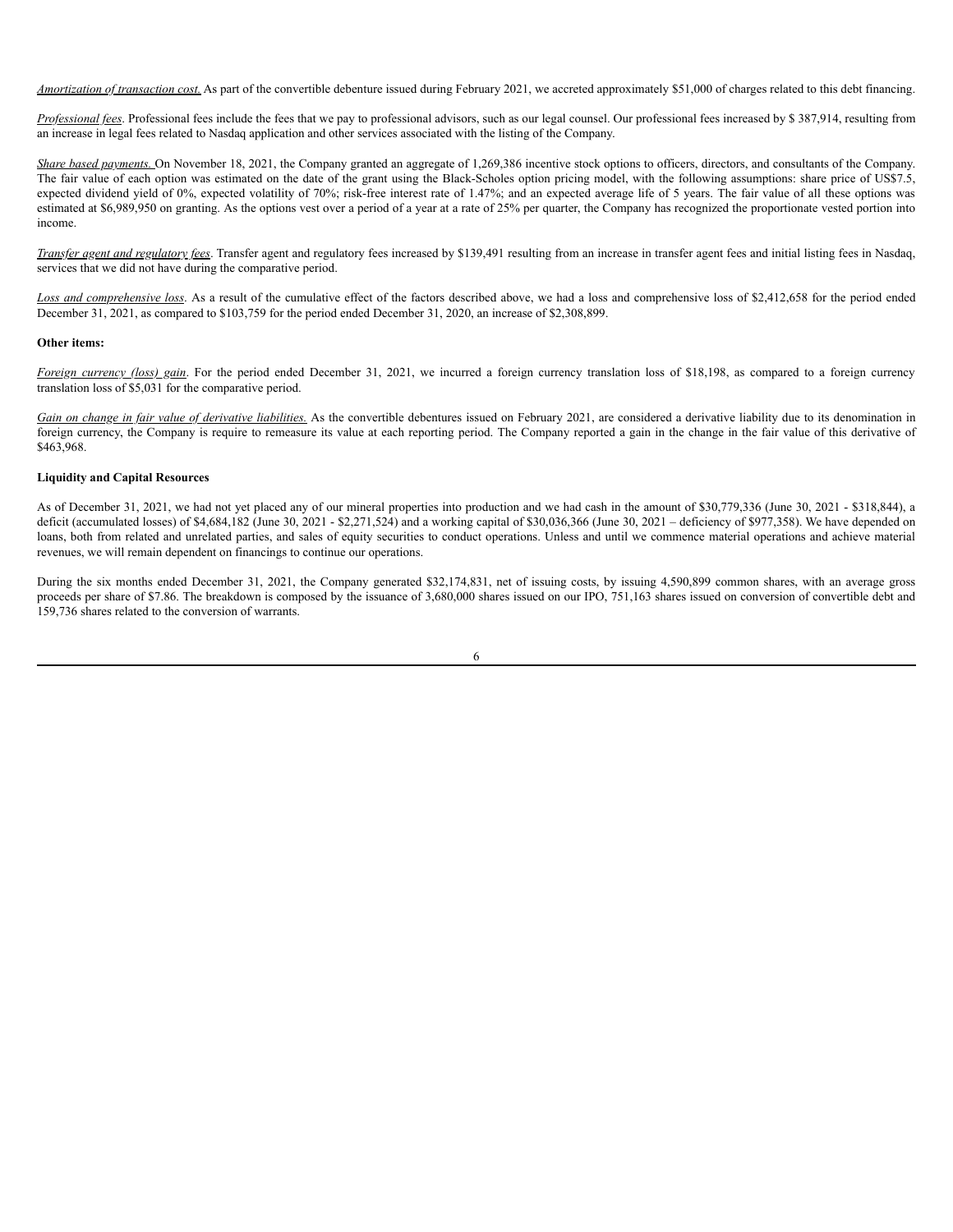#### *Outlook*

We are planning to begin a two-phase exploration program that will include resource definition drilling of the TB-1 pegmatite as well as exploration drilling of the SG pegmatite cluster target and additional outside targets as identified through prospecting and our ongoing geophysics drone survey

As part of our planned phase 1 program, we intend to complete a stripping, mapping and sampling program on the SG pegmatite cluster in preparation for a phase 2 drilling program. Our preliminary cost estimate to complete phase 1 is C\$250,000 (approximately US\$201,548).

We are also planning a phase 2, 10,400 m drilling program to expand the dimensions of the TB-1 pegmatite and define the deposit in more detail. We will also begin developing an initial permitting plan and conduct additional metallurgical test work. The Company also plans to prospect the TBL property in phase 2. Our current cost estimate to complete phase 2 is C\$3,000,000 (approximately US\$2,418,575).

We note that the cost estimates for our two-phase planned exploration program are only estimates and, as such, they are subject to change as we move forward to carry out the budgeted exploration activities.

We will be conducting a winter ice road drilling program that will include three drills on the property and it is our intention to continue with at least two drills into the spring/summer season using helicopter support.

We have initiated the environmental base line studies with SLR who will be conducting the comprehensive process that is required ultimately for achieving permitting on the project.

We have initiated the metallurgy studies with SGS Lakefield in Ontario.

We are conducting an ongoing geophysical drone survey to identify additional anomalies across the property. We have to date only prospected circa 1% of the entire footprint.

We are working closely with federal, provincial and municipal authorities to progress the various stages of the projects through the system.

We significantly increased the landholding by over 100%.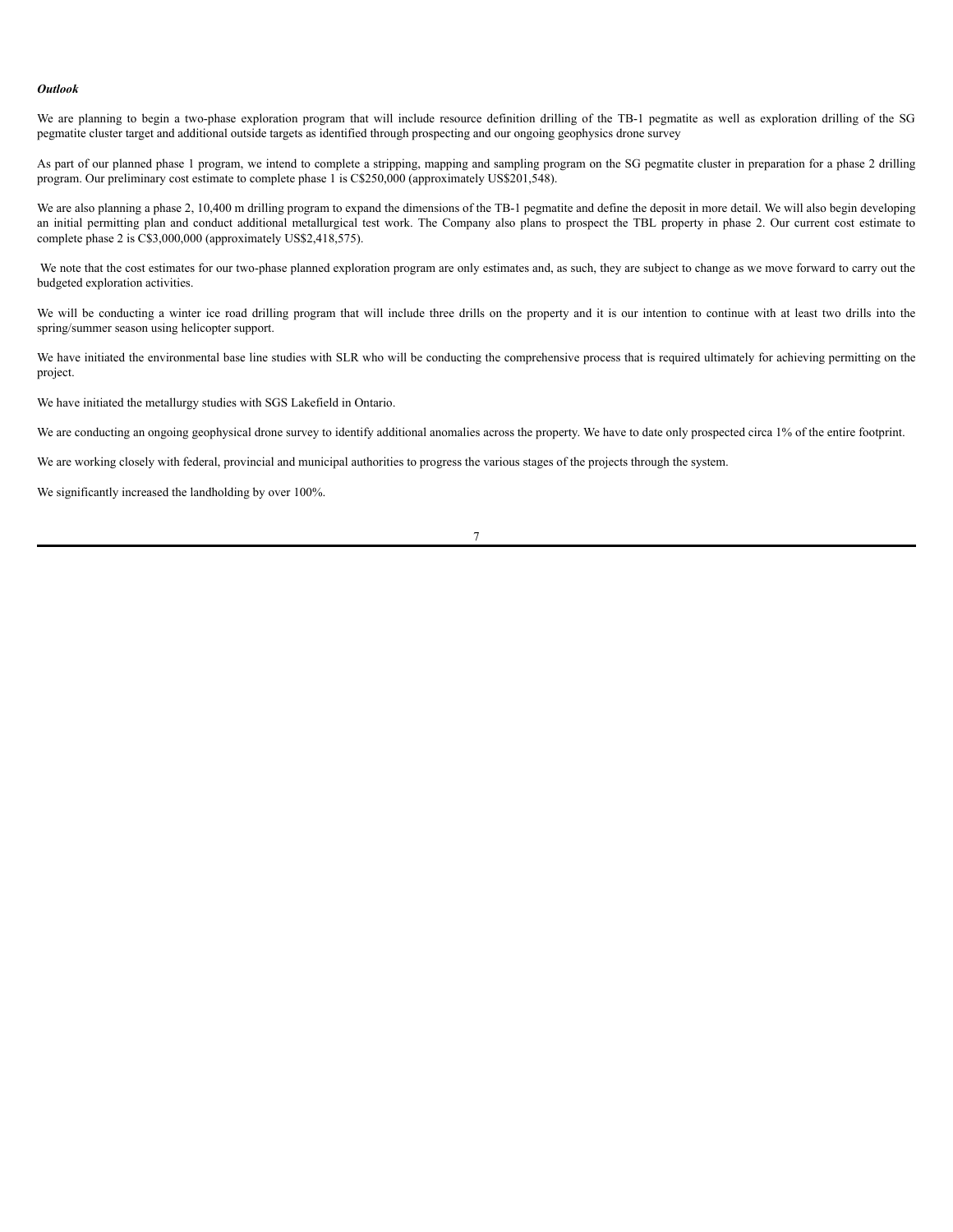#### *Summary of Cash Flow*

### *Comparison for the periods ended December 31, 2021 and December 30, 2020*

The following table provides detailed information about our net cash flow for all financial statement periods presented in this Report.

| Six months ended December 31,                              | 2021          | 2020       |
|------------------------------------------------------------|---------------|------------|
|                                                            | \$            | \$         |
| Cash flows used in operating activities                    |               |            |
| Loss for the period                                        | (2,412,658)   | (103, 759) |
| Adjustments for items not involving cash:                  |               |            |
| Recovery of flow through share liability                   |               |            |
| Interest expense and accretion                             | 126.884       |            |
| Amortization of transaction cost                           | 50,618        |            |
| Share-based payments                                       | 1,713,160     |            |
| Gain on change in fair value of derivative liability       | (463,968)     |            |
| Net changes in non-cash working capital:                   |               |            |
| Prepaids and deposits                                      | (1, 185, 783) |            |
| Sales tax receivable                                       | (42, 512)     | 104        |
| Accounts payable                                           | 13,750        | (34, 103)  |
| Due to related party                                       | (30,072)      | 61,227     |
|                                                            | (2, 230, 581) | (76, 531)  |
| Cash flows used in investing activities                    |               |            |
| Payments for exploration and evaluation assets             | (324, 142)    | (46,965)   |
|                                                            |               |            |
|                                                            | (324, 142)    | (46, 965)  |
| Cash flows provided by (used in) financing activities      |               |            |
| Loan from Nova Minerals Limited                            |               | 32,700     |
| Proceeds from the exercise of warrants                     | 239,720       |            |
| Issue of loan payable                                      | 782,423       |            |
| Proceeds from private placement                            | 34,988,520    |            |
| Transaction costs related to issuance of shares or options | (2,995,448)   |            |
|                                                            | 33,015,215    | 32,700     |
| Net increase (decrease) in cash                            | 30,460,492    | (90, 796)  |
| Cash, beginning of the period                              | 318,844       | 143,089    |
| Cash, end of the period                                    | 30,779,336    | 52,293     |
|                                                            |               |            |

Our net cash used in operating activities was \$2,230,581 for the period ended December 31, 2021, as compared \$76,531 for the period ended December 31, 2020.

Non-cash items affecting (reducing) the loss for the period includes share-based payments for \$1,713,160 a gain in the change in fair value of derivative liabilities of \$463,968 and the change in non-cash working capital items for \$1,244,617.

Our net cash used in investing activities was \$324,142 for the period ended December 31, 2021, as compared to \$46,965 for the period ended December 31, 2021. Our net cash used in investing activities for the six months ended December 31, 2021 as well as for year ended June 30, 2021 consisted entirely of payments for the exploration and evaluation of assets.

Our net cash provided by financing activities was \$33,015,215 for the period ended December 31, 2021, as compared to \$32,700 for the period ended December 31, 2020.

The Company raised \$34,988,520 (before issue cost) in its IPO, \$854,656 through the conversion of convertible debt, were during November 2021 all debtholders exercised their conversion rights at a price of \$1.25 per common share. Also \$239,720 where raised through the exercise of warrants. Total share issue cost incurred for the period was \$3,932,926.

# **Off-Balance Sheet Arrangements**

We have no off-balance sheet arrangements that have or are reasonably likely to have a current or future effect on our financial condition, changes in financial condition, revenues or expenses, results of operations, liquidity, capital expenditures or capital resources.